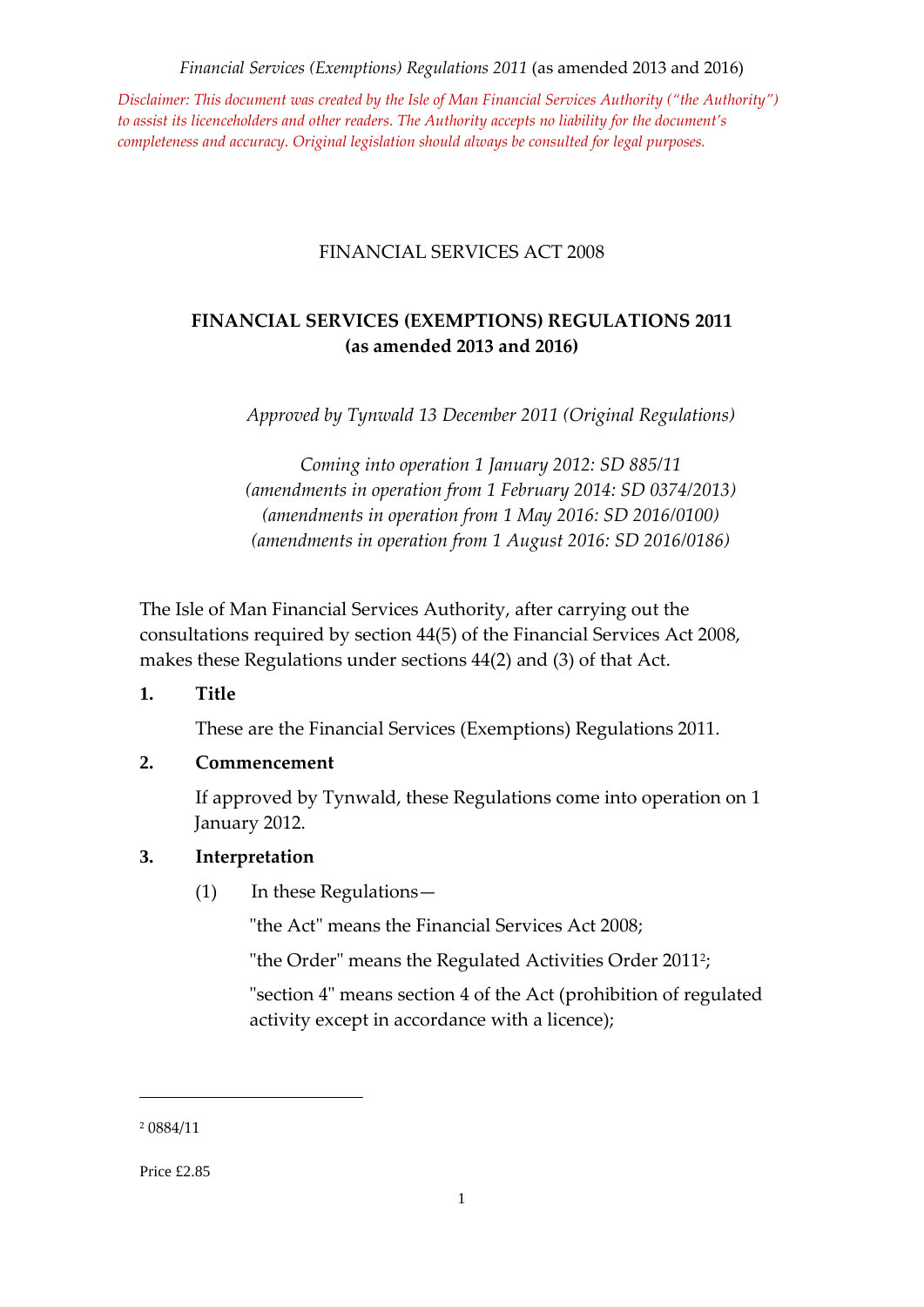- (2) (a) References in these Regulations to activities of Class 3 which are defined in the Collective Investment Schemes Act 2008<sup>3</sup> have the same meanings as in that Act;
	- (b) other expressions have the meanings given by Schedule 3.
- (3) References in these Regulations to a numbered class or to a numbered paragraph of such a class, are to the class of regulated activities so numbered in Schedule 1 to the Order or to the paragraph so numbered of that class as the case may be.

# **4. Exemptions : general**

Schedule 1 exempts persons that do not hold a licence issued under section 7 of the Act (issue of a licence) in respect of a particular class of regulated activity from the requirements of section 4 of the Act (prohibition of regulated activity except in accordance with a licence) in the circumstances there specified.

# **5. Exemption : Use of equipment on the Island**

Schedule 2 exempts from the requirements of section 4 the persons, and in the circumstances, there specified.

## **6. Revocation**

The Financial Services (Exemptions) Regulations 2009 <sup>4</sup> and the Financial Services (Exemptions) (Amendment) Regulations 2010<sup>5</sup> are revoked.

## MADE 4 November 2011

**R V Penn** Commissioner

**J R Aspden** Chief Executive

<sup>3</sup> 2008 c.7

<sup>4</sup> SD 739/09

<sup>5</sup> SD 883/10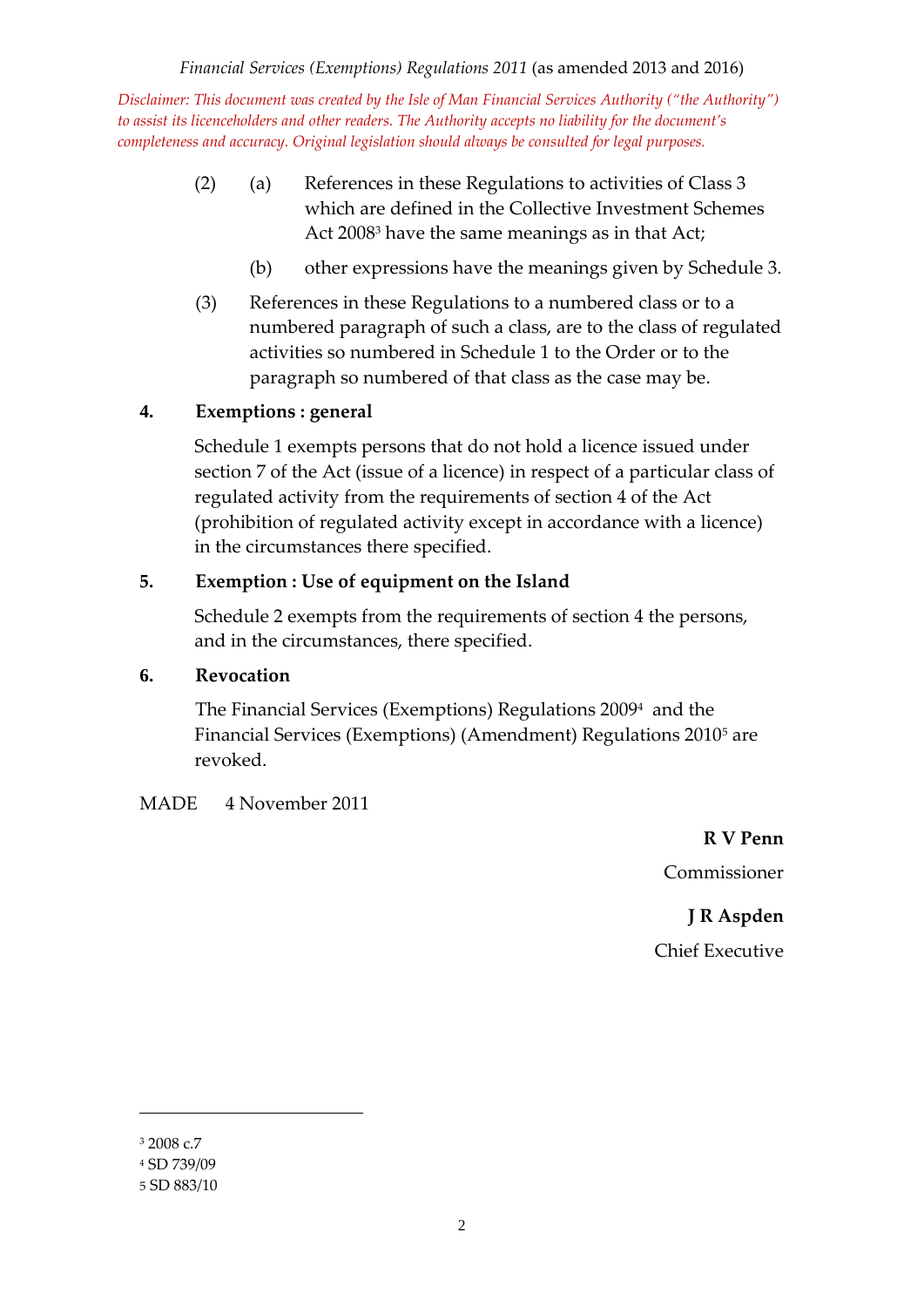*Disclaimer: This document was created by the Isle of Man Financial Services Authority ("the Authority") to assist its licenceholders and other readers. The Authority accepts no liability for the document's completeness and accuracy. Original legislation should always be consulted for legal purposes.*

Regulation 4.

#### **SCHEDULE 1**

#### **EXEMPTIONS FROM LICENSING**

#### **CLASS 1 — DEPOSIT TAKING**

*Company officers and employees*

- 1. In relation to a regulated activity of Class 1, section 4 does not apply to an individual who—
	- (a) is not an employee, director or other officer of a company licensed to carry on activities of Class 1 ("the licenceholder"), but
	- (b) is an employee, director or other officer of another company in the same group as the licenceholder, and
	- (c) carries on that activity under the direction of and in the course of business of the licenceholder.

#### **CLASS 2 — INVESTMENT BUSINESS**

*Liquidators, receivers etc.*

- 2.1 (1) In relation to a regulated activity of Class 2, section 4 does not apply to a person whilst acting in his capacity as—
	- (a) (i) a liquidator or provisional liquidator of a licenceholder, provided that person complies, where appropriate, with the condition specified in sub-paragraph (2); or
		- (ii) a liquidator or provisional liquidator of any other company or limited partnership;

and any individual acting under the control or direction of a liquidator or provisional liquidator;

- (b) a receiver or manager appointed in respect of any of the assets of a company or limited partnership;
- (c) a trustee in bankruptcy;
- (d) the trustee of a composition or scheme of arrangement if appointed or approved by the High Court;
- (e) receiver of a patient; or
- (f) personal representative of a deceased person.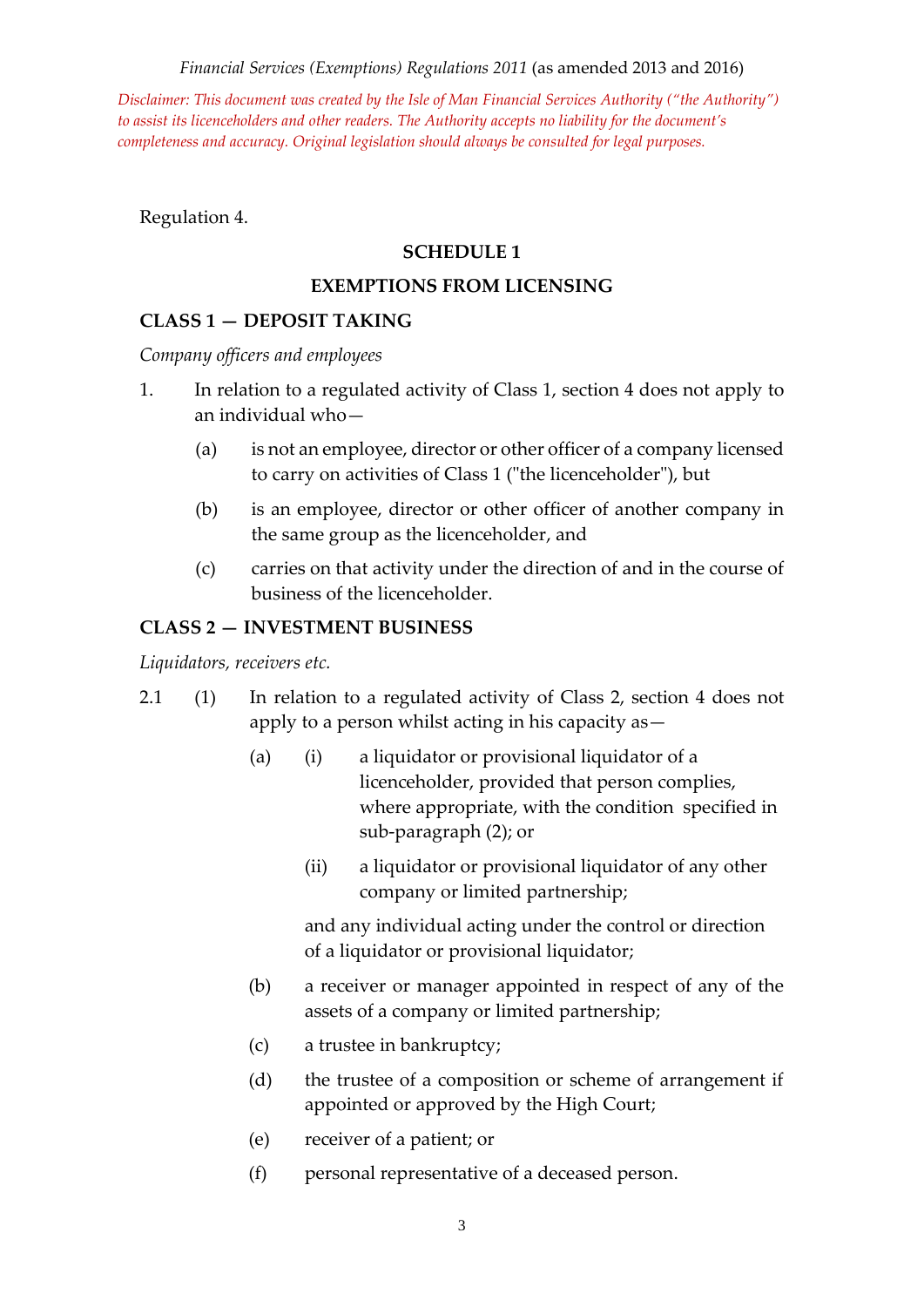> (2) The condition referred to in sub-paragraph  $(1)(a)(i)$  is that the person acting as liquidator or provisional liquidator must, in the case of a voluntary liquidation, seek the prior approval of the Authority to act in that capacity for that licenceholder.

# *Certificates of deposit*

2.2 In relation to a regulated activity of Class 2, section 4 does not apply to a person whose activities within that class are restricted solely to certificates of deposit.

# *Tied agents of friendly societies*

- 2.3 In relation to an activity falling within paragraph (3) or (7) of Class 2, section 4 does not apply to a person whilst acting as a tied agent of a body which is registered as a friendly society under an enactment having effect in the Island or any part of the United Kingdom, where that person—
	- (a) does not in the course of his business receive clients' money;
	- (b) does not carry on any activity falling within Class 2 other than arranging deals for or giving advice to existing members of the friendly society or members of organisations associated with that friendly society (for example trade unions); and
	- (c) does not deal in or give advice on any product which is not offered by the friendly society to which he is tied.

# *Enduring powers of attorney*

- 2.4 In relation to an activity falling within paragraph (2), (3) or (4) of Class 2, section 4 does not apply to a person whilst acting under an enduring power of attorney where—
	- (a) that power has been registered under section 6 of the Powers of Attorney Act 1987<sup>1</sup> ; and
	- (b) the attorney has entered into a discretionary management agreement with either—
		- (i) a licenceholder, or
		- (ii) a person authorised to undertake that activity by a regulator.

<sup>&</sup>lt;sup>1</sup> 1987 c.5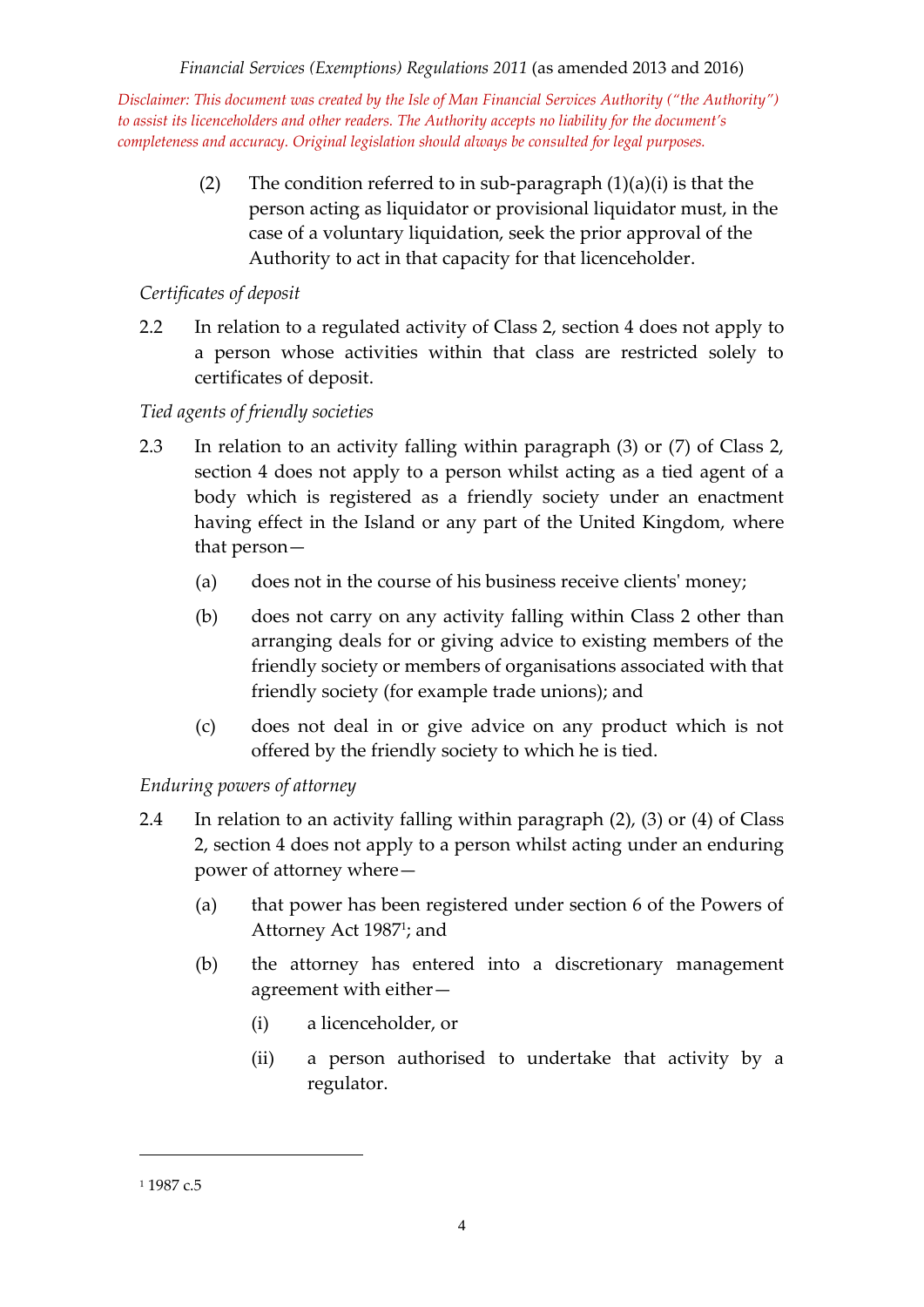*Disclaimer: This document was created by the Isle of Man Financial Services Authority ("the Authority") to assist its licenceholders and other readers. The Authority accepts no liability for the document's completeness and accuracy. Original legislation should always be consulted for legal purposes.*

*Bearer instruments — 'post office' facility*

2.5 In relation to an activity falling within paragraph (1) to (5) of Class 2, section 4 does not apply to a person whilst safeguarding bearer instruments of title to investments, subject to the condition that any such instrument is removed from the possession of that person by close of business on the business day following the receipt of the instrument.

#### *Company pension schemes*

- 2.6 In relation to a regulated activity of Class 2, section 4 does not apply to a person whose activities within that class are restricted to pension schemes, the beneficiaries of which are employees, former employees or the dependants of employees or former employees of—
	- (a) the person by whom the activity is carried on, or
	- (b) a company in the same group as that person.

#### *Nominee companies*

- 2.7 (1) In relation to an activity falling within paragraph (2), (3) or (5) of Class 2, section 4 does not apply to a nominee company which is a directly and wholly-owned subsidiary of a person licensed to carry on that activity ("the licenceholder"), where—
	- (a) the licenceholder is permitted by its licence to control clients' money or assets;
	- (b) the activity is carried on by the nominee company solely on behalf of companies which are in the same group as the nominee company and are licensed to carry on that activity;
	- (c) the nominee company complies with the relevant provisions of the Rule Book relating to clients' money and investments; and
	- (d) the nominee company arranges for an annual audit report complying with the requirements of sub-paragraph (3) to be sent to the Authority, which may be provided by the auditors to the licenceholder where the nominee company is not audited and its clients' money and investment recording is undertaken by that licenceholder.
	- (2) In relation to an activity falling within paragraph  $(2)$ ,  $(3)$  or  $(5)$  of Class 2, section 4 does not apply to a nominee company which is a directly and wholly-owned subsidiary of a person licensed to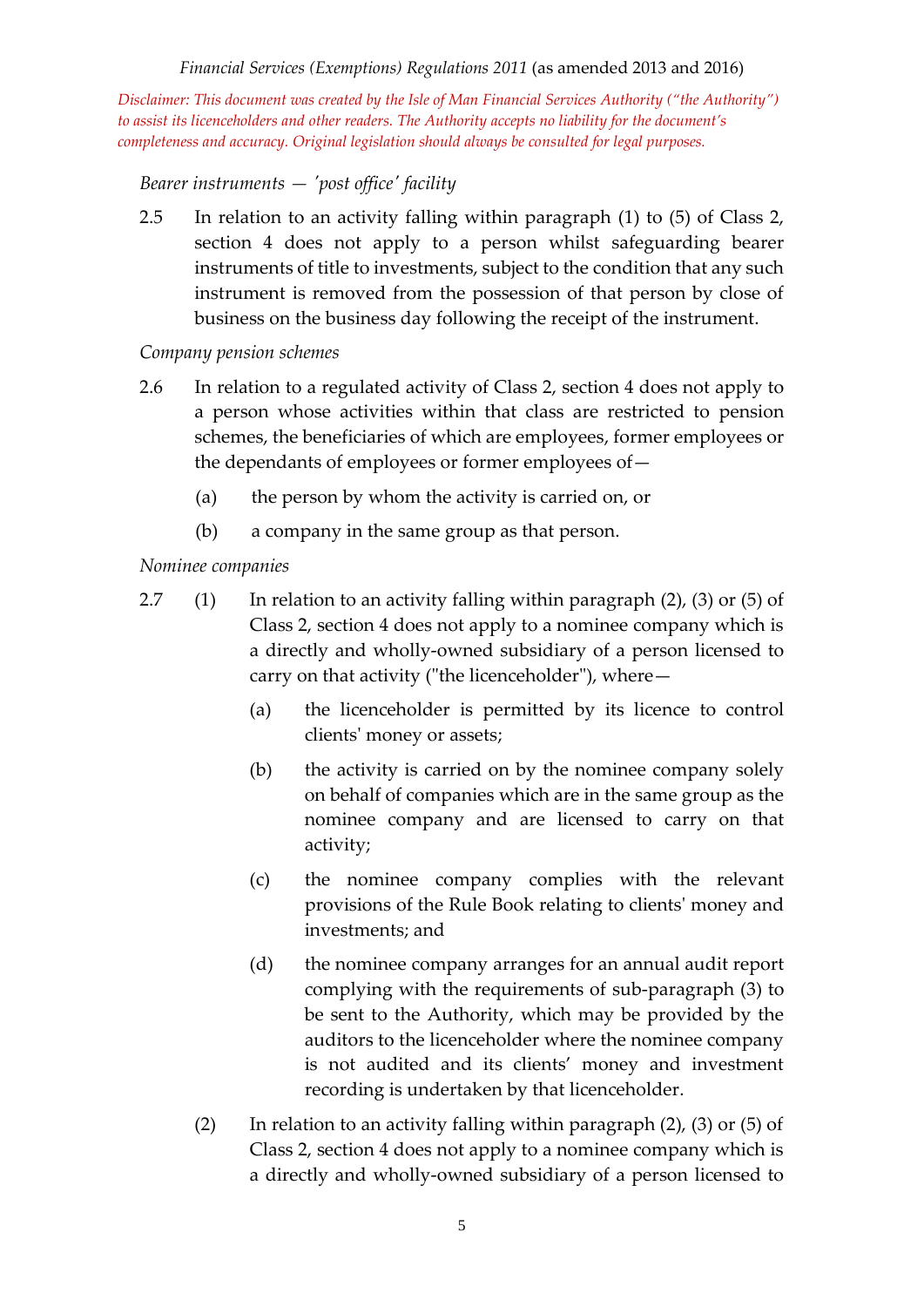> carry on activity falling within paragraphs (1), (2) or (11) of Class 3 ("the Class 3 licenceholder"), where—

- (a) the nominee company is providing services to participants in relevant schemes;
- (b) the nominee company complies with the relevant provisions of the Rule Book relating to clients' money and investments; and
- (c) the nominee company arranges for an annual audit report complying with the requirements of sub-paragraph (3) to be sent to the Authority, which may be provided by the auditors to the licenceholder where the nominee company is not audited and its clients' money and investment recording is undertaken by that Class 3 licenceholder.
- (3) The requirements referred to in sub-paragraphs (1)(d) and  $2(c)$  are that the report  $-$ 
	- (a) states whether, in the auditor's opinion—
		- (i) the nominee company has maintained throughout the year systems adequate to enable it to comply with the provisions of the Rule Book relating to clients' money and investments,
		- (ii) the nominee company was in compliance with those provisions at the balance sheet date; and
		- (iii) reconciliations of clients' money and clients' investments have been performed in accordance with those provisions; and
	- (b) where one or more of the requirements specified in subparagraph (a) have not been met, include a statement specifying the relevant requirements and the extent to which they have not been met; or
	- (c) where the auditor is unable to form an opinion as to whether one or more of those requirements have been met, specify those requirements and give the reasons why the auditor has been unable to form an opinion.
	- (4) For the purposes of this paragraph, "relevant schemes" means collective investment schemes to which the Class 3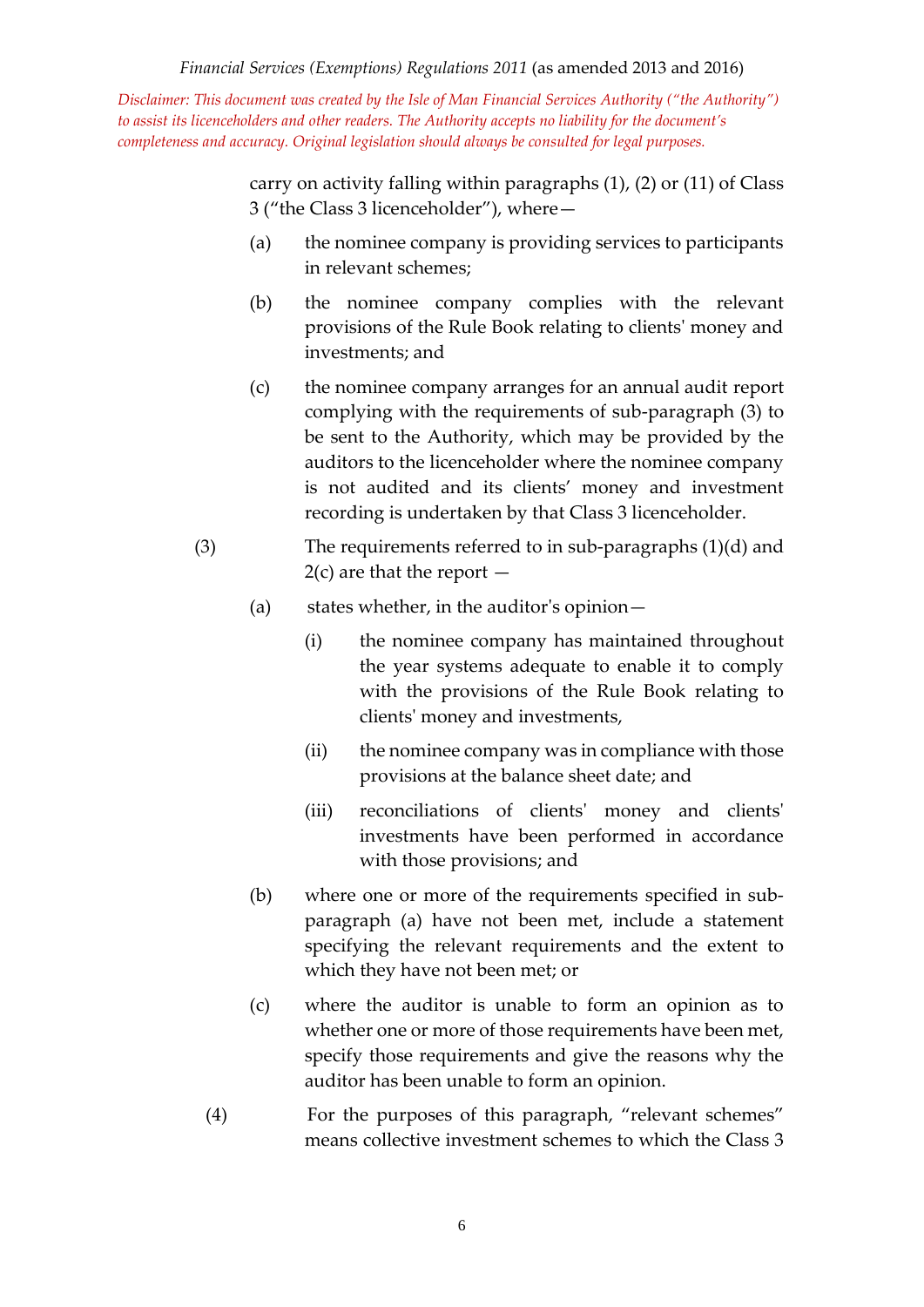*Disclaimer: This document was created by the Isle of Man Financial Services Authority ("the Authority") to assist its licenceholders and other readers. The Authority accepts no liability for the document's completeness and accuracy. Original legislation should always be consulted for legal purposes.*

> licenceholder acts as manager, administrator, trustee, fiduciary custodian or custodian.

#### *Company officers and employees*

- 2.8 In relation to a regulated activity of Class 2, section 4 does not apply to an individual who—
	- (a) is not an employee, director or other officer of a company licensed to carry on activities of Class 2 ("the licenceholder"), but
	- (b) is an employee, director or other officer of another company in the same group as the licenceholder, and
	- (c) carries on that activity under the direction of and in the course of business of the licenceholder.

#### *Public authorities*

- 2.9 In relation to a regulated activity of Class 2, section 4 does not apply to—
	- (a) a Department,
	- (b) a Statutory Board, or
	- (c) a local authority or joint board.

## *Crowdfunding platforms*

2.10 In relation to an activity falling within paragraphs (3) or (5) of Class 2, section 4 does not apply to a person operating investment-based crowdfunding services, provided that the person is licensed under Class 6(2) (crowdfunding platforms).

## **CLASS 3 – SERVICES TO COLLECTIVE INVESTMENT SCHEMES**

## *Nominee companies*

- 3.1 In relation to a regulated activity of Class 3, section 4 does not apply to a nominee company which is a directly and wholly-owned subsidiary of a person licensed to carry on an activity falling within paragraphs (1) to (5) or (11) of Class 3, where—
	- (a) the parent company is licensed to carry on the regulated activities that the nominee company is undertaking;
	- (b) the nominee company complies with the provisions of the Rule Book relating to clients' money and clients' investments; and
	- (c) the nominee company arranges for an annual audit report complying with the requirements of paragraph 2.7(3) to be sent to the Authority.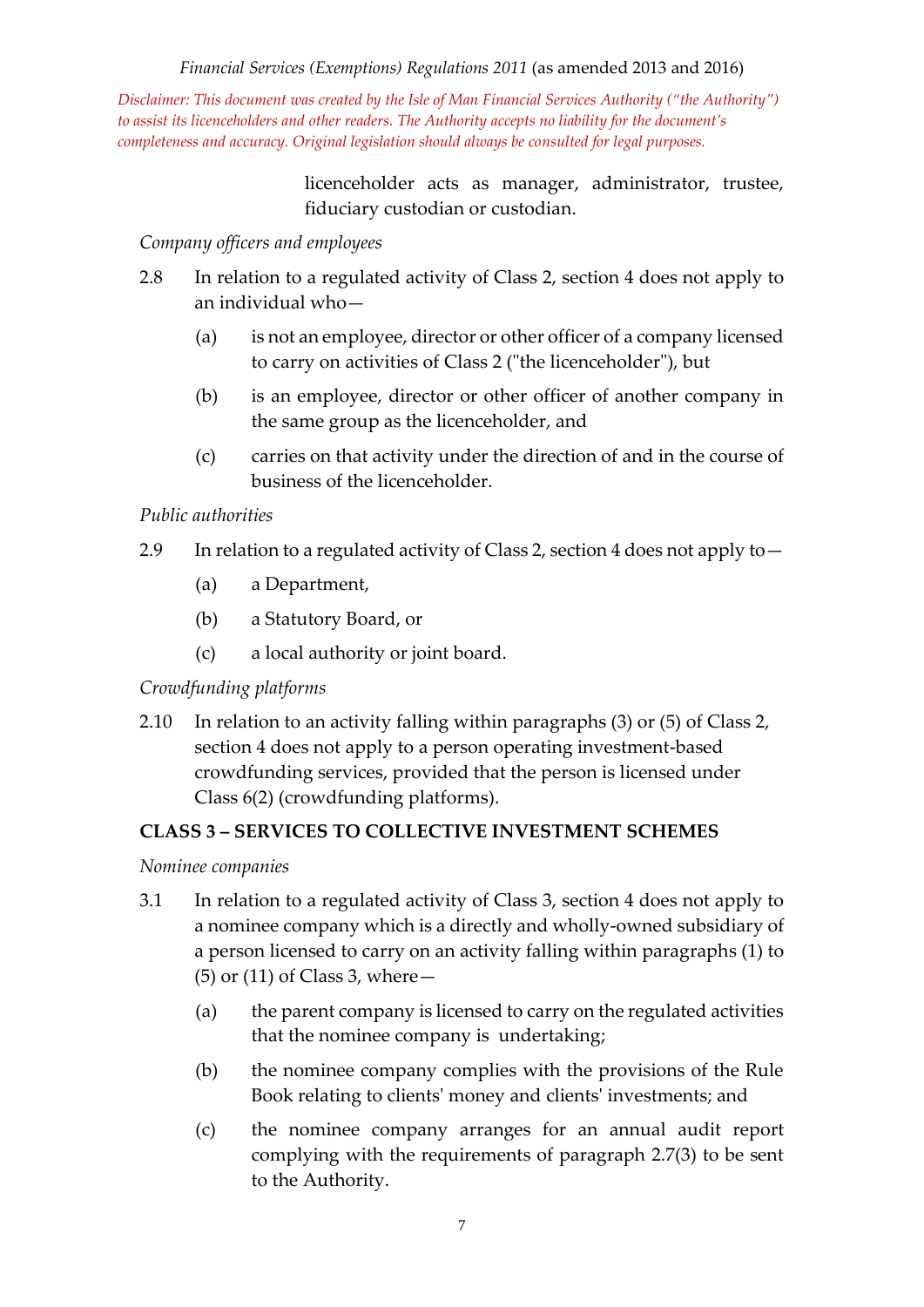*Disclaimer: This document was created by the Isle of Man Financial Services Authority ("the Authority") to assist its licenceholders and other readers. The Authority accepts no liability for the document's completeness and accuracy. Original legislation should always be consulted for legal purposes.*

*Managers etc. of exempt schemes and exempt-type schemes*

- 3.2 (1) In relation to a regulated activity falling within paragraph (11) of Class 3 consisting of services provided to an exempt scheme or an exempt-type scheme ("the scheme"), section 4 does not apply to a person carrying on that activity where—
	- (a) the exempt person provides those services to no more than one exempt scheme or exempt-type scheme, and
	- (b) the conditions specified in sub-paragraph (2) are met.
	- (2) The conditions referred to in sub-paragraph (1)(b) are that, in accordance with an agreement between the exempt person and a person licensed to carry on activities falling within paragraph (12) of Class 3 ("the licenceholder")—
		- (a) the exempt person is responsible for providing sufficient information to the licenceholder about the exempt person and the scheme to enable the licenceholder to satisfy itself that the criteria in sub-paragraph (3) are met; and
		- (b) the licenceholder is responsible for satisfying itself, on the basis of information provided pursuant to (a) above and any other information in the possession of the licenceholder, that those criteria are met.
	- (3) The criteria referred to in sub-paragraph (2) are that—
		- (a) the exempt person continues to comply with the requirements of paragraph (1)(a); and
		- (b) the scheme continues to comply with the requirements of paragraph 1(1)(a) and (b) of Schedule 3 to the Collective Investment Schemes Act 2008.

*Exempt managers of experienced investor funds and professional investor funds* 

- 3.3 (1) In relation to a regulated activity of Class 3, section 4 does not apply to the manager of a scheme which is—
	- (a) an experienced investor fund within the meaning of the Financial Supervision (Experienced Investor Fund) (Exemption) Order 1999<sup>2</sup> ; or

<sup>2</sup> SD 603/99 as amended by SD 407/00, 87/03, 347/03 and 806/07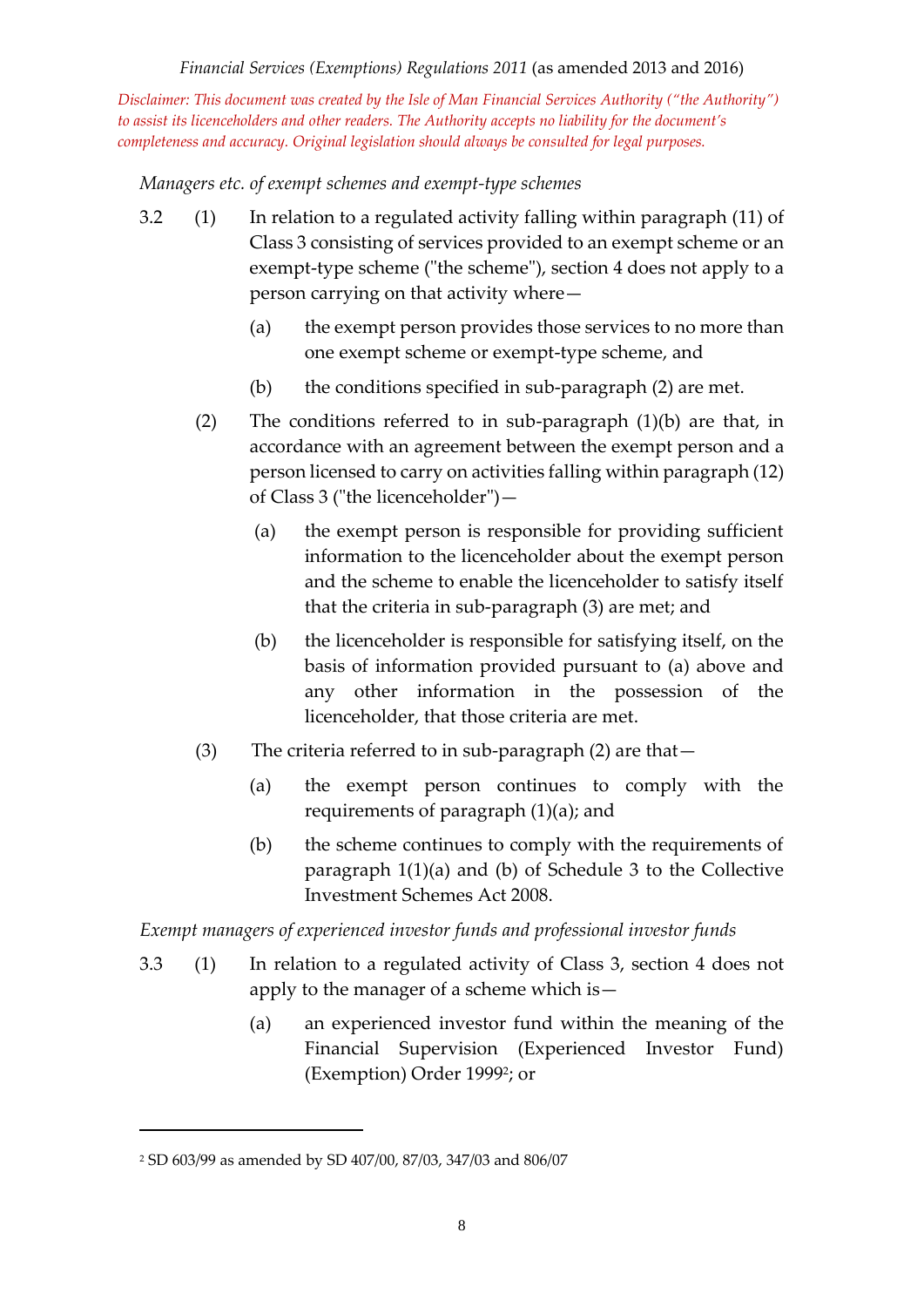> (b) a professional investor fund within the meaning of the Financial Supervision (Professional Investor Fund) (Exemption) Order 1999<sup>3</sup> ;

where the conditions specified in sub-paragraph (2) are met.

- (2) The conditions referred to in sub-paragraph (1) are that, in accordance with an arrangement between the manager and a person licensed to carry on activities falling within paragraph (9) of Class 3 ("the licenceholder")—
	- (a) all activities of the manager in relation to the scheme that would (apart from this paragraph) constitute regulated activities of Class 3 are delegated to the licenceholder;
	- (b) no activity of the manager in relation to the scheme, other than the termination of a delegation under condition (a) above, may be carried on by the manager without the prior written approval of the licenceholder;
	- (c) the manager may only introduce subscribers to the scheme where a director of the licenceholder is also a director of the manager;
	- (d) the licenceholder may perform any function or activity on behalf of or in the name of the manager that a manager would normally undertake as manager of a scheme of the kind referred to in paragraph (1)(a) or (b), as the case may be.

# *Company officers and employees*

- 3.4 In relation to a regulated activity of Class 3, section 4 does not apply to an individual who—
	- (a) is not an employee, director or other officer of a company licensed to carry on activities of Class 3 ("the licenceholder"), but
	- (b) is an employee, director or other officer of another company in the same group as the licenceholder, and
	- (c) carries on that activity under the direction of and in the course of business of the licenceholder.

<sup>3</sup> SD 602/99 as amended by SD 81/03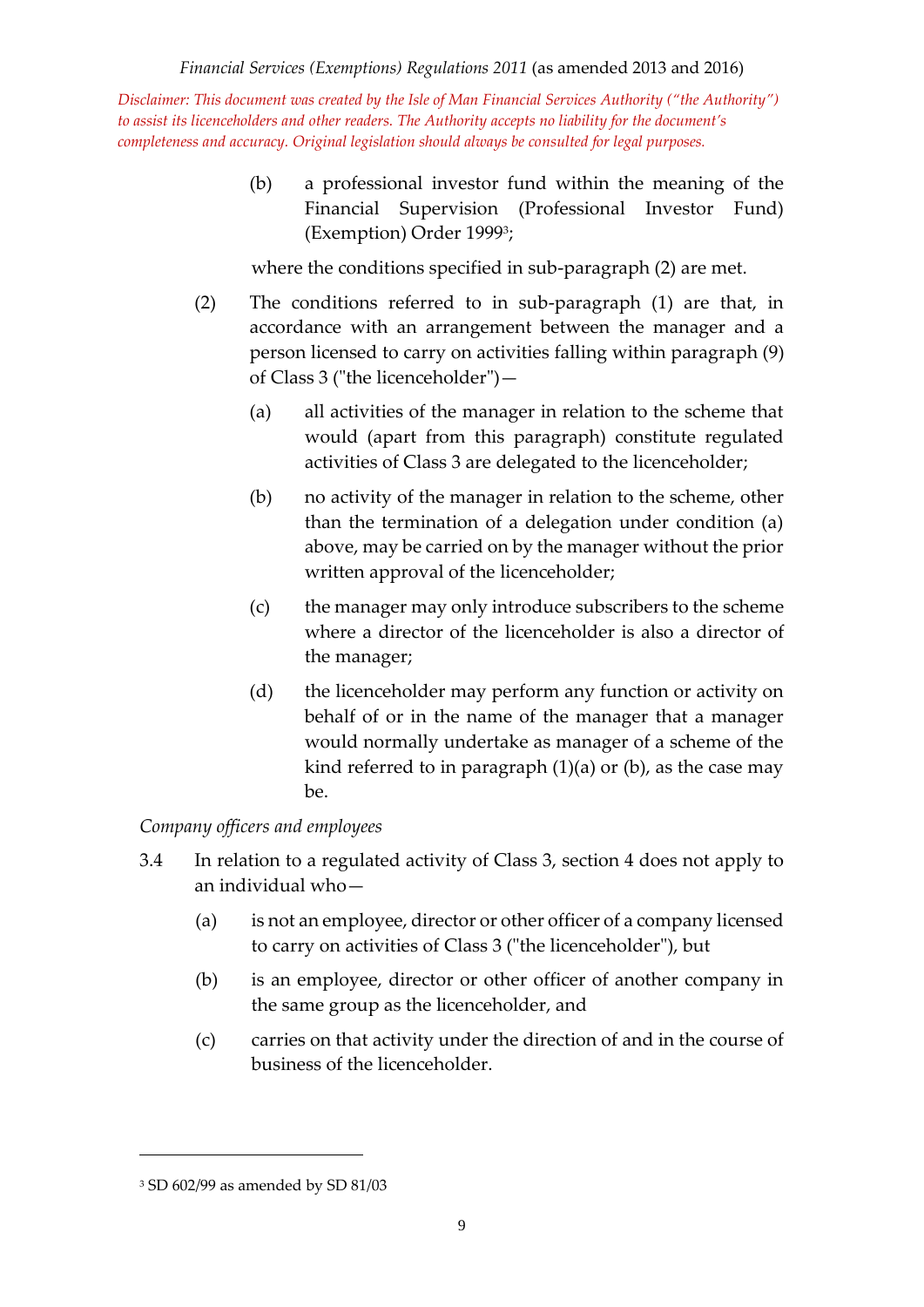*Disclaimer: This document was created by the Isle of Man Financial Services Authority ("the Authority") to assist its licenceholders and other readers. The Authority accepts no liability for the document's completeness and accuracy. Original legislation should always be consulted for legal purposes.*

*Liquidators and receivers*

- 3.5 (1) (a) In relation to a regulated activity of Class 3, section 4 does not apply to an individual whilst acting as—
	- (i) a liquidator or provisional liquidator of a licenceholder, provided that person complies, where appropriate, with the condition specified in sub-paragraph (2); and
	- (ii) any individual acting under the control or direction of a liquidator or provisional liquidator; or
	- (iii) a receiver or manager of a licenceholder.
	- (2) The condition referred to in sub-paragraph  $(1)(a)(i)$  is that the person acting as liquidator or provisional liquidator must, in the case of a voluntary liquidation, seek the prior approval of the Authority to act in that capacity for that licenceholder.

*Functionaries of exempt or exempt-type schemes which are wholly-owned subsidiaries of licenceholders* 

- 3.6 (1) In relation to a regulated activity falling within paragraph (11) of Class 3 consisting of services provided to an exempt scheme or an exempt-type scheme ("the scheme"), section 4 does not apply to a person carrying on that activity where—
	- (a) the company appointed to the exempt scheme is a directly and wholly-owned subsidiary of the licenceholder;
	- (b) the parent licenceholder holds the requisite Class 3(11) and 3(12) licence permissions;
	- (c) both the person defined at (a) and the licenceholder have common management and staff;
	- (d) the Class 3(11) permission held by the licenceholder includes the relevant activity to be undertaken by the direct, wholly-owned subsidiary; and
	- (e) the licenceholder submits details of the person(s) defined at (a) together with scheme statistics to the Authority on a calendar quarter basis,

and, the exempt persons must comply with the conditions in subparagraph (2).

(2) The conditions referred to in paragraph (1) are that, in accordance with an agreement between the exempt person and a person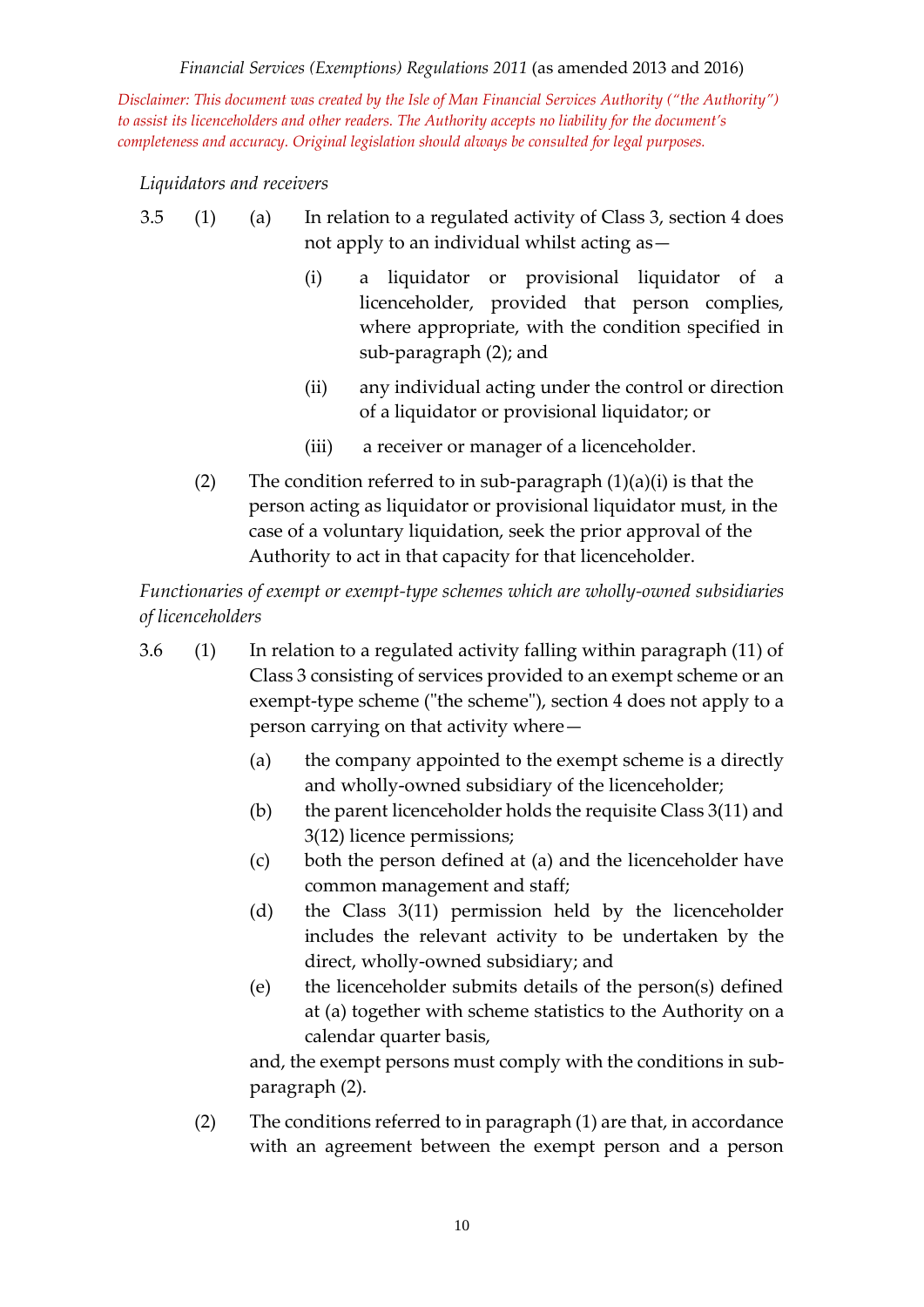*Disclaimer: This document was created by the Isle of Man Financial Services Authority ("the Authority") to assist its licenceholders and other readers. The Authority accepts no liability for the document's completeness and accuracy. Original legislation should always be consulted for legal purposes.*

> licensed to carry on activities falling within paragraph (12) of Class 3 ("the licenceholder") —

- (a) the exempt person is responsible for providing sufficient information to the licenceholder about the exempt person and the scheme to enable the licenceholder to satisfy itself that the scheme continues to comply with the requirements of paragraph 1(1)(a) and (b) of Schedule 3 to the Collective Investment Schemes Act 2008; and
- (b) the licenceholder is responsible for satisfying itself, on the basis of information provided pursuant to (a) above and any other information in the possession of the licenceholder, that the scheme continues to comply with the requirements of paragraph 1(1)(a) and (b) of Schedule 3 to the Collective Investment Schemes Act 2008.

*Appointments under section 13(1) of the Collective Investment Schemes Act 2008*

3.7 In relation to a regulated activity of Class 3, section 4 does not apply to a person appointed under section 13(1) of the Collective Investment Schemes Act 2008.

*Court appointed scheme functionaries*

3.8 In relation to a regulated activity of Class 3, section 4 does not apply to a person appointed under section 15(1) of the Collective Investment Schemes Act 2008.

# **CLASS 4 — CORPORATE SERVICES**

## *Interpretation*

For the purpose of this Class "company" includes —

- (a) a *Stiftung* (foundation) established under the law of Austria, Germany or Liechtenstein;
- (b) an *Anstalt* (institution) established under the law of Liechtenstein;
- (c) a foundation or similar entity established under the law of a country or territory outside the Island;
- (d) a foundation established under the law of the Island.

## *Regulated entities*

4.1 Section 4 does not apply to a person —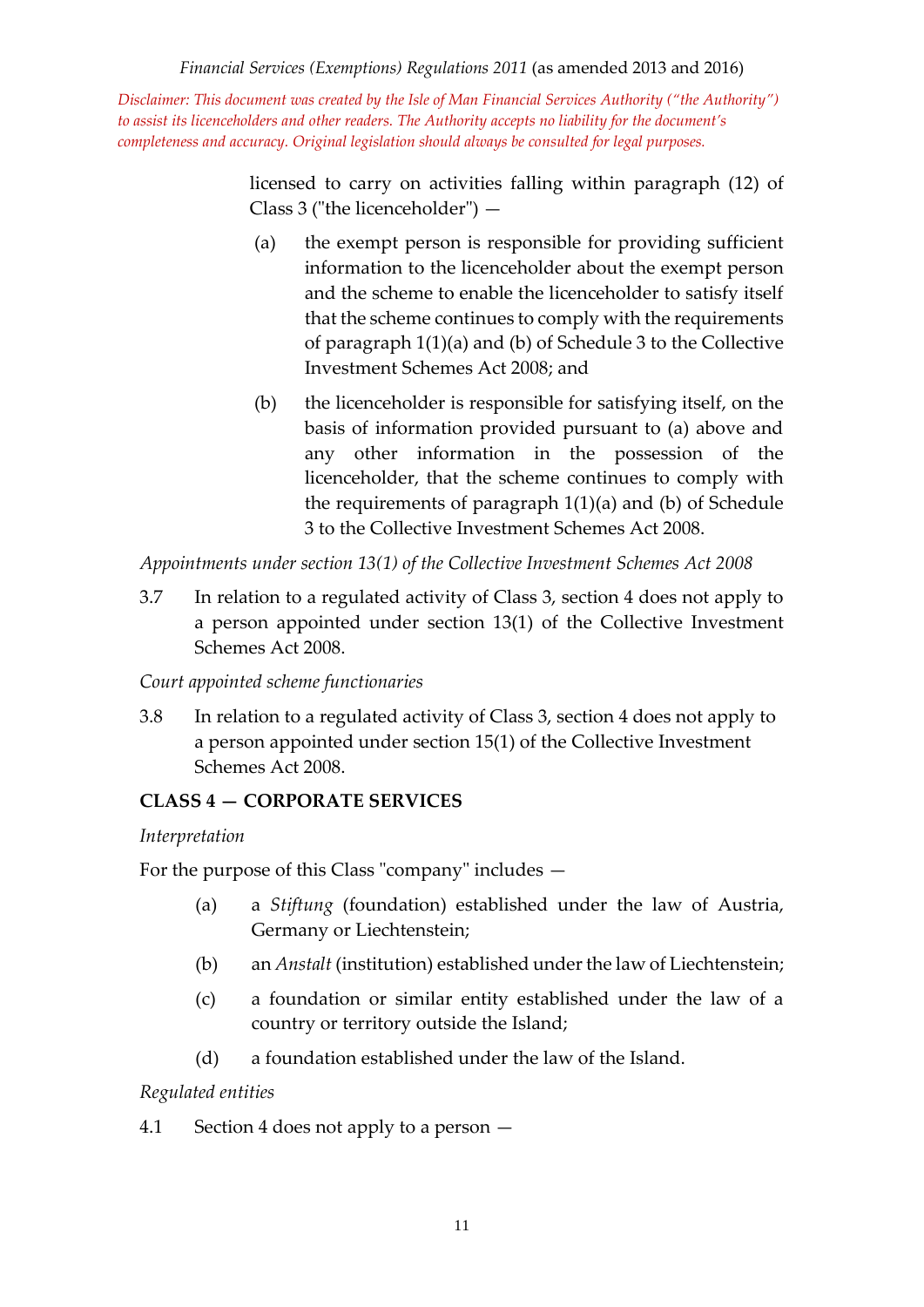- (a) providing regulated activities falling with paragraph (2) of Class 4 to a Class 4 licenceholder; or
- (b) providing regulated activities falling within paragraph (6) or (7) of Class 4 to —
	- (i) a regulated entity; or
	- (ii) a collective investment scheme established under Schedule 1, or paragraph 2 of Schedule 2 to the Collective Investment Schemes Act 2008.

*Directorships - de minimis activities*

- 4.2 (1) In relation to an activity falling within paragraph (6) of Class 4, section 4 does not apply to an individual who holds 10 or fewer appointments as a director.
	- (2) Any exemption for a group under paragraph 4.3 will be counted as one appointment for the purpose of paragraph 4.2(1).
	- (3) Any appointment exempted under paragraph 4.7 must be included in the calculation of appointments for the purpose of paragraph 4.2(1).

*Directorships – transitional arrangements*

- 4.2A (1) Subject to (2), and as a result of paragraphs 4.2(3) and 4.3(2), in relation to a regulated activity falling within paragraph (6) of Class 4, section 4 does not apply where—
	- (a) any individual was, immediately before the coming into operation of the Financial Services (Exemptions) (Amendment) Regulations 2016, carrying on that regulated activity;
	- (b) the carrying on of that activity did not require a licence; and
	- (c) that individual has applied for a licence to carry on that activity before 30 November 2016.
	- (2) The exemption in (1) will apply only until
		- (a) the end of the period within which an appeal can be brought under section 32 of the Act against the decision on the application; or
		- (b) where an appeal is brought, the determination or withdrawal of the appeal.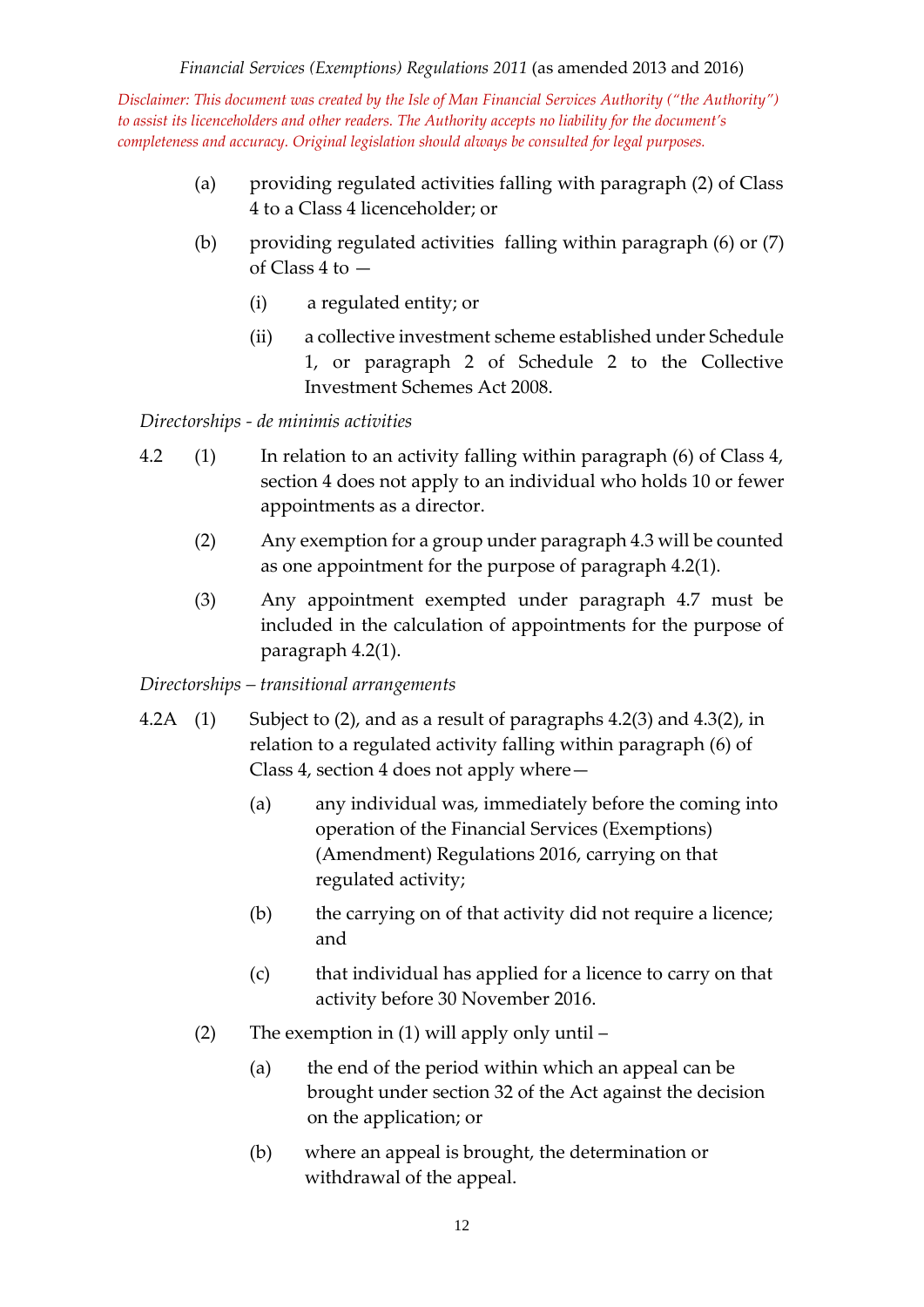*Disclaimer: This document was created by the Isle of Man Financial Services Authority ("the Authority") to assist its licenceholders and other readers. The Authority accepts no liability for the document's completeness and accuracy. Original legislation should always be consulted for legal purposes.*

# *Group officers*

- 4.3 (1) Subject to (2), in relation to an activity falling within paragraph (6) of Class 4, section 4 does not apply to an individual who is an officer of a company which is part of a group, for any company which is a member of that group.
	- (2) This exemption only applies to an individual who acts as a director of companies falling within one group.

# *Corporate officers*

4.4 In relation to an activity falling within paragraph (6) or (7) of Class 4, section 4 does not apply to a person which is a directly and whollyowned subsidiary of a body corporate that is licensed to carry on activities of Class 4 and whose business consists **solely** of acting as director or secretary (but not both) of the client companies of that licenceholder.

## *Nominee services*

- 4.5 In relation to an activity falling within paragraph (9) of Class 4, section 4 does not apply to a person acting **solely** in the capacity of a nominee, whether as one or a combination of a nominee shareholder, or a nominee member of a company, or a nominee partner to a limited partnership, where—
	- (a) that person is a directly and wholly-owned subsidiary of a body corporate that is licensed to carry on activities of Class 4 ("the licenceholder"); and
	- (b) the first-mentioned activity is wholly incidental to, and being conducted exclusively in connection with, the Class 4 regulated activity undertaken by the licenceholder.

## *Company officers and employees*

- 4.6 (1) In relation to a regulated activity of Class 4, section 4 does not apply to an individual who—
	- (a) is an employee, director or other officer of a company licensed to carry on activities of Class 4 ("the licenceholder"), and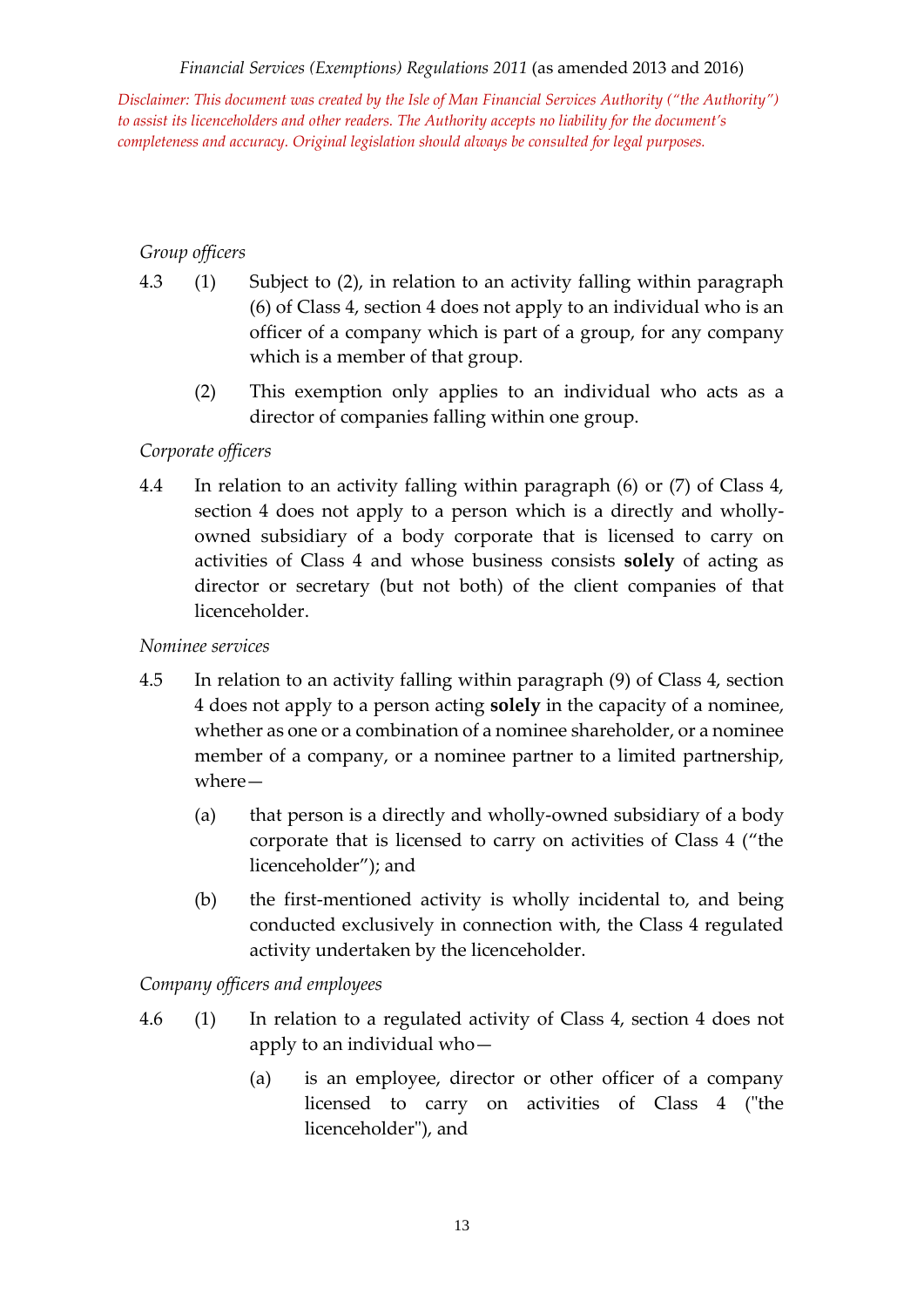- (b) carries on that activity in the course of his employment or as holder of that office, as the case may be.
- (2) In relation to a regulated activity of Class 4, section 4 does not apply to an individual who—
	- (a) is not an employee, director or other officer of a company licensed to carry on activities of Class 4 ("the licenceholder"), but
	- (b) is an employee, director or other officer of another company in the same group as the licenceholder, and
	- (c) carries on that activity on behalf of the licenceholder.
- (3) In relation to a regulated activity of Class 4, section 4 does not apply to an individual who—
	- (a) is an employee, director or other officer of a company licensed to carry on that activity ("licenceholder A"), and
	- (b) carries on that activity under the direction of, and in the course of a business carried on by, another person licensed to carry on that activity ("licenceholder B") pursuant to arrangements made between licenceholder A and licenceholder B.
- (4) In relation to an activity falling within paragraph (6) of Class 4, section 4 does not apply to an individual who is appointed as director of a company pursuant to arrangements between the company and a person licensed to carry on activities of Class 4 ("the licenceholder") which comply with the conditions specified in sub-paragraph (5).
- (5) The conditions referred to in sub-paragraph (4) are that the arrangements—
	- (a) require that the licenceholder be and remain satisfied that the individual is suitable and competent for the office he holds;
	- (b) require that the licenceholder be and remain satisfied that the individual understands the duties and responsibilities pertaining to the office he holds under the relevant laws;
	- (c) require that the licenceholder be satisfied, and continue to satisfy the Authority, that the individual is a fit and proper person to carry on the activity;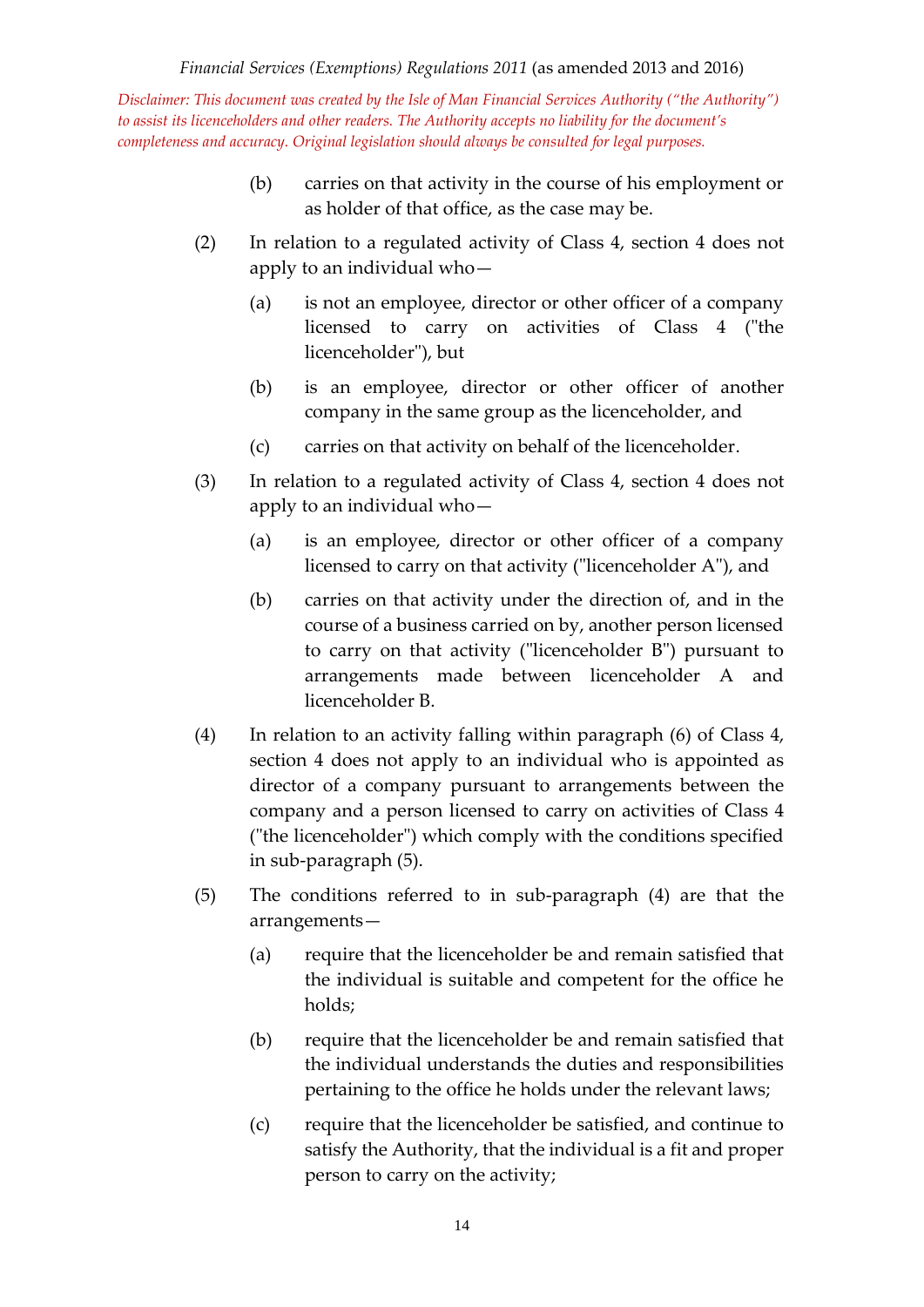- (d) provide that the arrangements shall be terminated if the requirements of conditions (a) to (c) cease to be fulfilled; and
- (e) have not been terminated pursuant to condition (d) or otherwise.

# *Domestic services*

- 4.7 (1) Subject to paragraph 4.2, in relation to an activity falling within paragraphs (1) to (4) and (6) to (15) of Class 4, section 4 does not apply to a person who is resident in the Island and where the company or partnership which is the subject of the activity—
	- (a) is resident in the Island;
	- (b) has a permanent establishment in the Island; and
	- (c) carries on as its sole or principal trade or business—
		- (i) the holding of assets which are beneficially owned by persons who are resident in the Island; or
		- (ii) the supply made within the Island of any goods or services; or
		- (iii) the manufacture in the Island of any goods; or
		- (iv) the holding of the freehold of blocks of flats or apartments in the Isle of Man, the majority of which are owned by persons who are resident in the Island.
	- (2) For the purpose of this paragraph—

"beneficially owned" includes ultimate ownership through a trust or company or a series of trusts or companies;

"company" does not include an open-ended investment company;

"permanent establishment" means a fixed place of business through which the business of the company is wholly or partly carried on;

"resident" means a resident in the Island for the purposes of income tax.

*Liquidators, receivers etc.*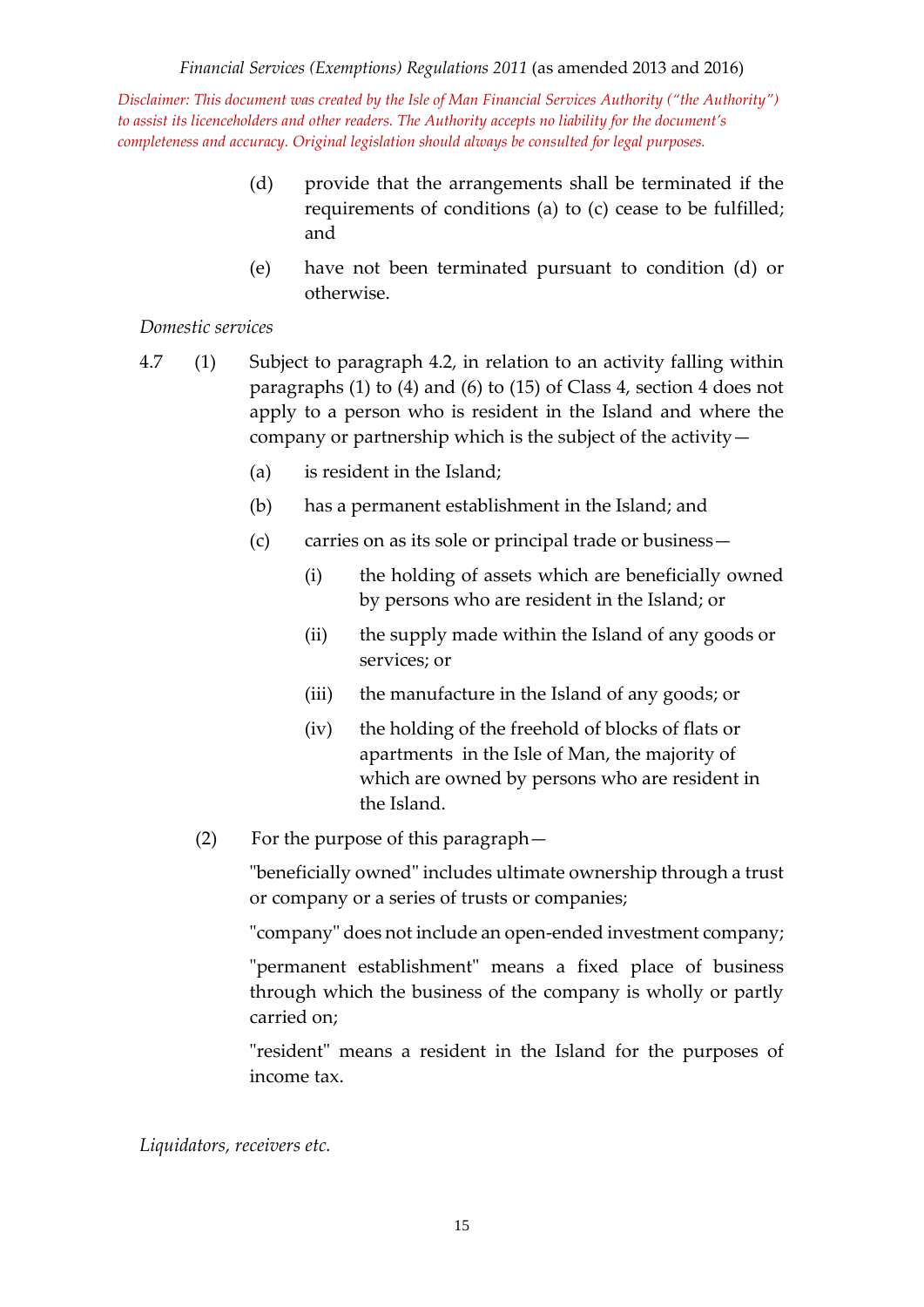*Disclaimer: This document was created by the Isle of Man Financial Services Authority ("the Authority") to assist its licenceholders and other readers. The Authority accepts no liability for the document's completeness and accuracy. Original legislation should always be consulted for legal purposes.*

- 4.8 (1) In relation to a regulated activity of Class 4, section 4 does not apply to a person whilst acting in his capacity as—
	- (a) (i) a liquidator or provisional liquidator of a licenceholder, provided that the person complies, where appropriate, with the condition specified in sub-paragraph (2); or
		- (ii) a liquidator or provisional liquidator of a company or limited partnership;

and any individual acting under the control or direction of a liquidator or provisional liquidator;

- (b) a receiver or manager appointed in respect of any of the assets of a company or limited partnership; or
- (c) receiver of a patient.
- (2) The condition referred to in sub-paragraph  $(1)(a)(i)$  is that the person acting as liquidator or provisional liquidator must, in the case of a voluntary liquidation, seek the prior approval of the Authority to act in that capacity for that licenceholder.

## *Administration for licenceholder*

4.9 In relation to a regulated activity of Class 4, section 4 does not apply to a person who carries on the activity solely on behalf of a person licensed to carry on that activity.

## *Activities of the Isle of Man Post Office*

- 4.10 In relation to a service or activity falling within paragraphs (4) or (13) of Class 4, section 4 does not apply to the Isle of Man Post Office.
- *Secretaryships – de minimis activities*
- 4.11 In relation to an activity falling within paragraph (7) of Class 4, section 4 does not apply to an individual who holds 10 or fewer appointments as a secretary.

## *Entrepreneur directorships*

4.12 In relation to a regulated activity falling within paragraph (6) of Class 4, section 4 does not apply to an individual providing those services to a company where the individual has an investment of 10% or more in the issued share capital of that company.

*Charities*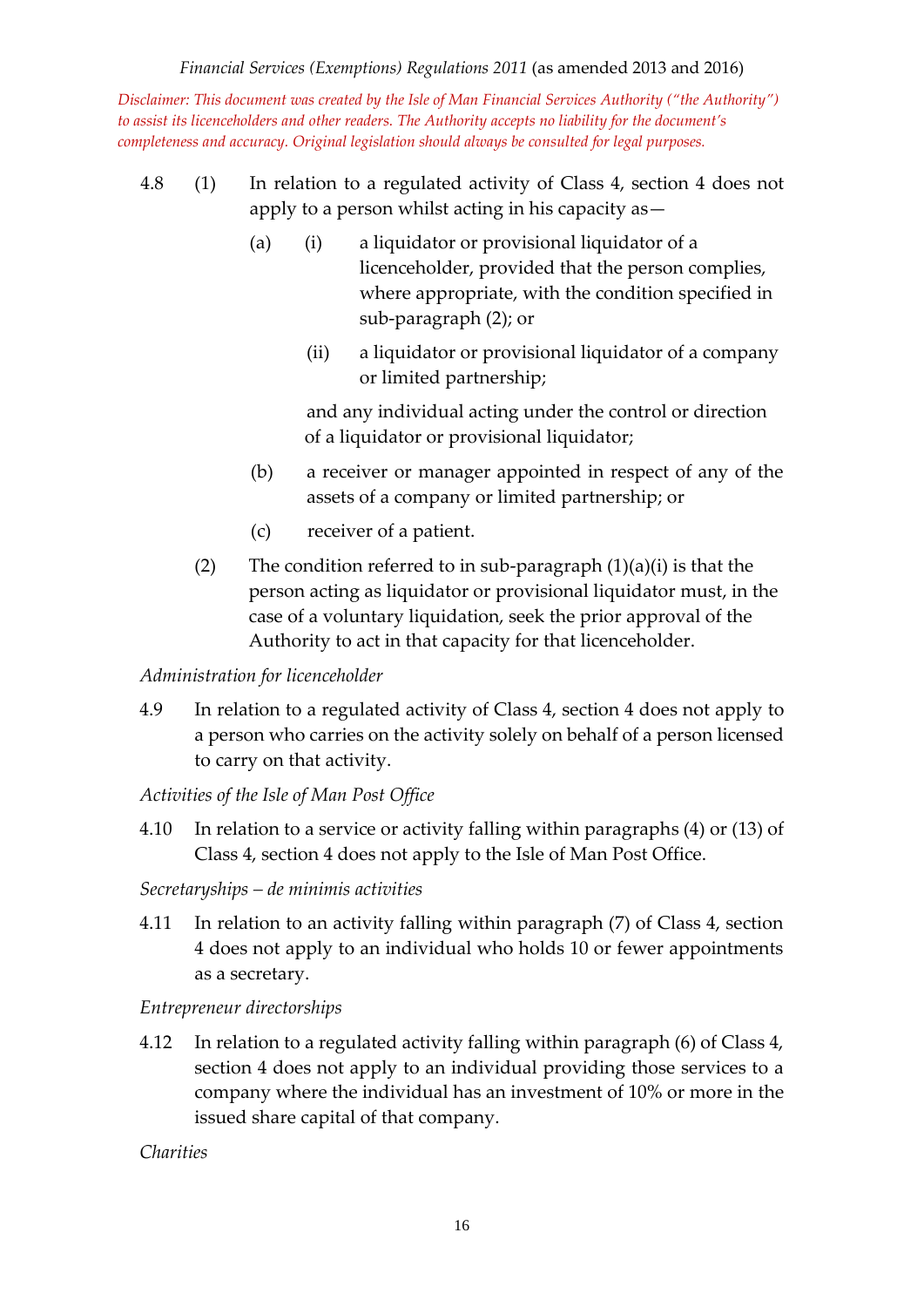*Disclaimer: This document was created by the Isle of Man Financial Services Authority ("the Authority") to assist its licenceholders and other readers. The Authority accepts no liability for the document's completeness and accuracy. Original legislation should always be consulted for legal purposes.*

4.13 In relation to a regulated activity falling within paragraph (6) or (7) of Class 4, section 4 does not apply to an individual providing those services to a company registered under the Charities Registration Act 1989 or any wholly-owned subsidiaries of that company if the individual receives no remuneration for providing the service to either the charity or a wholly-owned subsidiary of the charity. For the avoidance of doubt, remuneration does not include reimbursement of reasonable expenses.

# **CLASS 5 –TRUST SERVICES**

*Corporate trustees, protectors and enforcers*

- 5.1 In relation to an activity falling within paragraph (1), (2), (5) or (6) of Class 5, section 4 does not apply to a company ("company A") acting as trustee or protector in relation to an express trust, or as enforcer in relation to a purpose trust or a foundation, for which another company ("company B") provides trust administration services where—
	- (a) company B is—
		- (i) the immediate and sole parent of company A, and
		- (ii) licensed to carry on activities falling within paragraph (1), (2), (5) or (6) of Class 5; and
	- (b) the activities of company A are restricted to activities falling within paragraphs (1), (2), (5) and (6) of Class 5 which company B is permitted to carry on by virtue of its licence.

*Company officers and employees*

- 5.2 (1) In relation to a regulated activity of Class 5, section 4 does not apply to an individual who—
	- (a) is an employee, director or other officer of a company licensed to carry on activities of Class 5 ("the licenceholder"); and
	- (b) carries on that activity in the course of his employment or as holder of that office, as the case may be.
	- (2) In relation to a regulated activity of Class 5, section 4 does not apply to an individual who—
		- (a) is not an employee, director or other officer of a company licensed to carry on activities of Class 5 ("the licenceholder"), but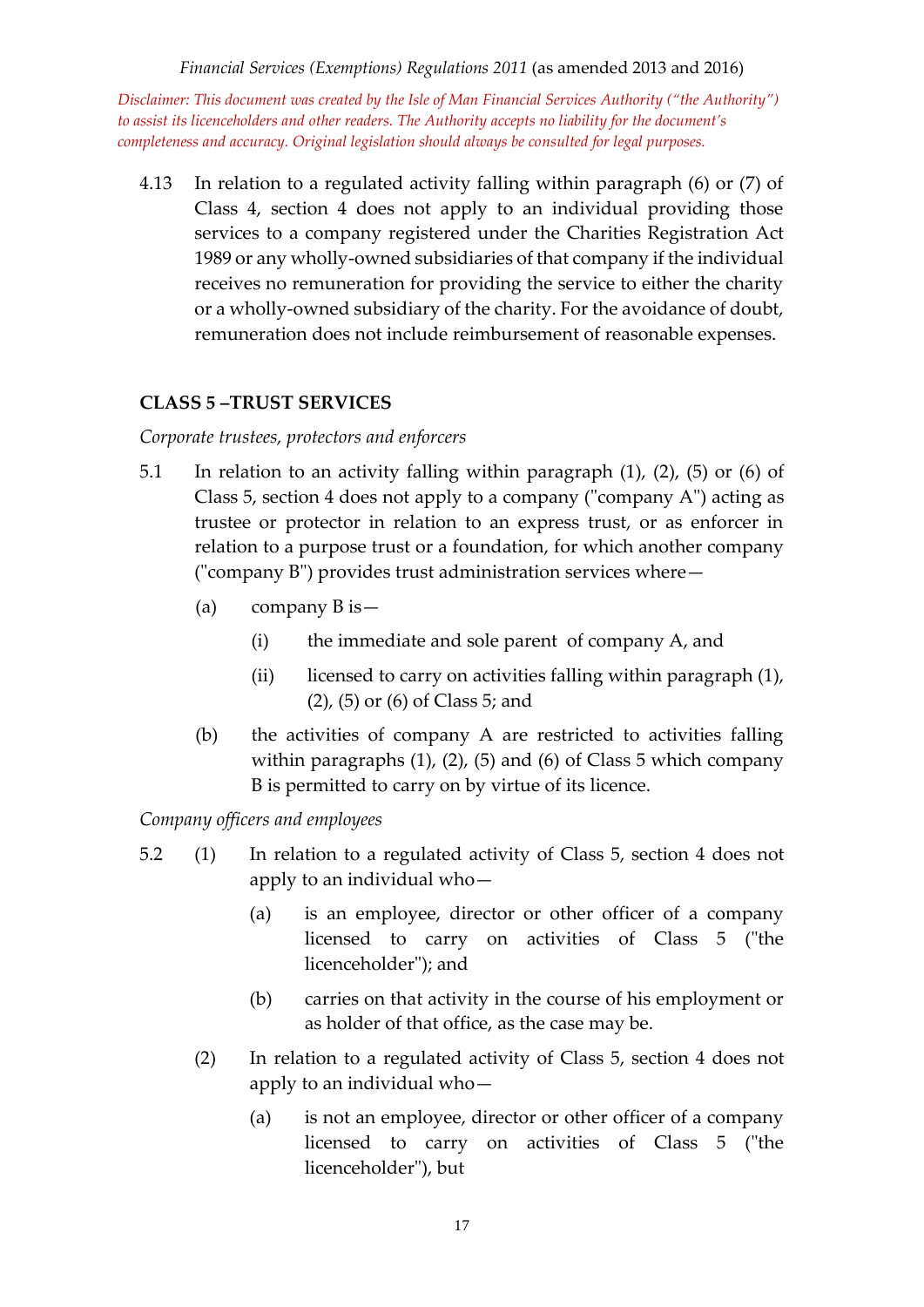- (b) is an employee, director or other officer of another company in the same group as the licenceholder, and
- (c) carries on that activity under the direction of and in the course of business of the licenceholder.
- (3) In relation to a regulated activity of Class 5, section 4 does not apply to an individual who—
	- (a) is an employee, director or other officer of a company licensed to carry on that activity ("licenceholder A"), and
	- (b) carries on that activity under the direction of, and in the course of a business carried on by, another person licensed to carry on that activity ("licenceholder B") pursuant to arrangements made between licenceholder A and licenceholder B.

*Employee pension schemes, share schemes etc.*

- 5.3 (1) Subject to sub-paragraph (2), in relation to an activity falling within paragraph (1) or (2) of Class 5 in respect of an employee pension scheme or an employee share or debenture scheme, section 4 does not apply to an individual who—
	- (a) is an employee, former employee, director, former director or other officer or former officer of a company licensed under the Act to carry on activities of Class 5); and
	- (b) carries on that activity in the course of or as a result of his employment or former employment or as holder of that office.
	- (2) Paragraph (1) does not apply if—
		- (a) the employment, or the appointment to the office, is or was solely for the purpose of enabling that individual to carry on that activity; or
		- (b) in the case of a former employee, director or other officer, the appointment as trustee was made after his employment ceased or after he ceased to hold that office.

## *De minimis activities*

5.4 (1) In relation to an activity falling within paragraphs (1), (2), (5) and (6) of Class 5, section 4 does not apply to a specified person who is not, and does not hold more than 10 appointments as either a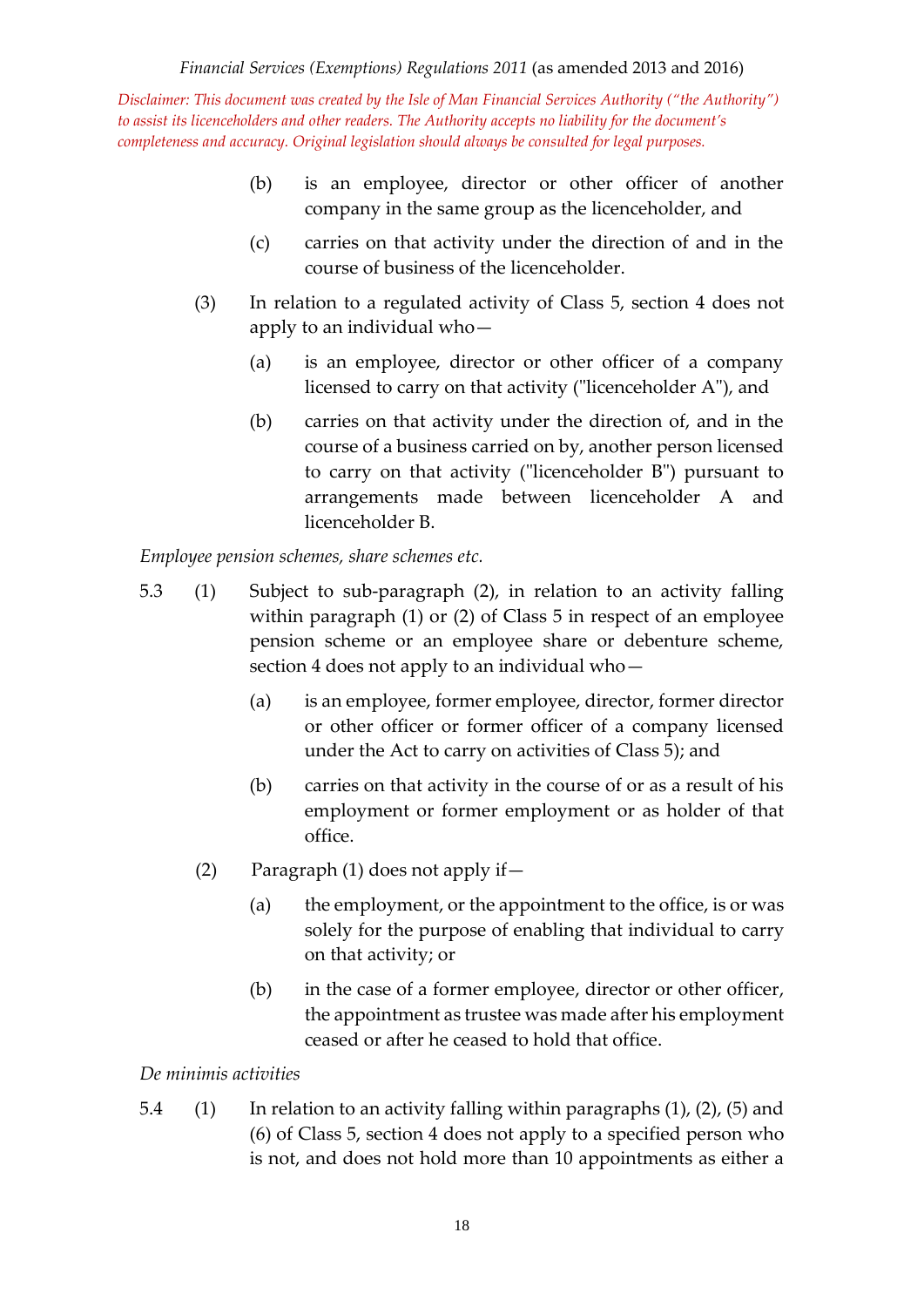*Disclaimer: This document was created by the Isle of Man Financial Services Authority ("the Authority") to assist its licenceholders and other readers. The Authority accepts no liability for the document's completeness and accuracy. Original legislation should always be consulted for legal purposes.*

> trustee or protector of a trust or as an enforcer of a trust or foundation.

(2) For the purpose of this paragraph, in determining the number of trusts in respect of which a specified person is or acts as trustee, or protector, or trusts or foundations of which a specified person acts as enforcer, no account shall be taken of any trust in respect of which, by virtue of this Schedule (other than this paragraph), section 4 would not apply to that person in relation to any activity of Class 5.

# *Liquidators, receivers etc.*

- 5.5 (1) In relation to a regulated activity of Class 5, section 4 does not apply to an individual whilst acting as—
	- (a) (i) a liquidator or provisional liquidator of a licenceholder, provided that person complies, where appropriate, with the condition specified in sub-paragraph (2); or
		- (ii) a liquidator or provisional liquidator of any other company or limited partnership;

and any individual acting under the control or direction of a liquidator or provisional liquidator;

- (b) a receiver or manager appointed in respect of any of the assets of a company or limited partnership;
- (c) the trustee of a composition or scheme of arrangement if appointed or approved by the High Court; or
- (d) receiver of a patient.
- (2) The condition referred to in sub-paragraph  $(1)(a)(i)$  is that the person acting as liquidator or provisional liquidator must, in the case of a voluntary liquidation, seek the prior approval of the Authority to act in that capacity for that licenceholder.

## *Private trust companies*

- 5.6 (1) In relation to a regulated activity of Class 5, section 4 does not apply to a company—
	- (a) the sole purpose of which is to provide services in respect of a specific trust or trusts; and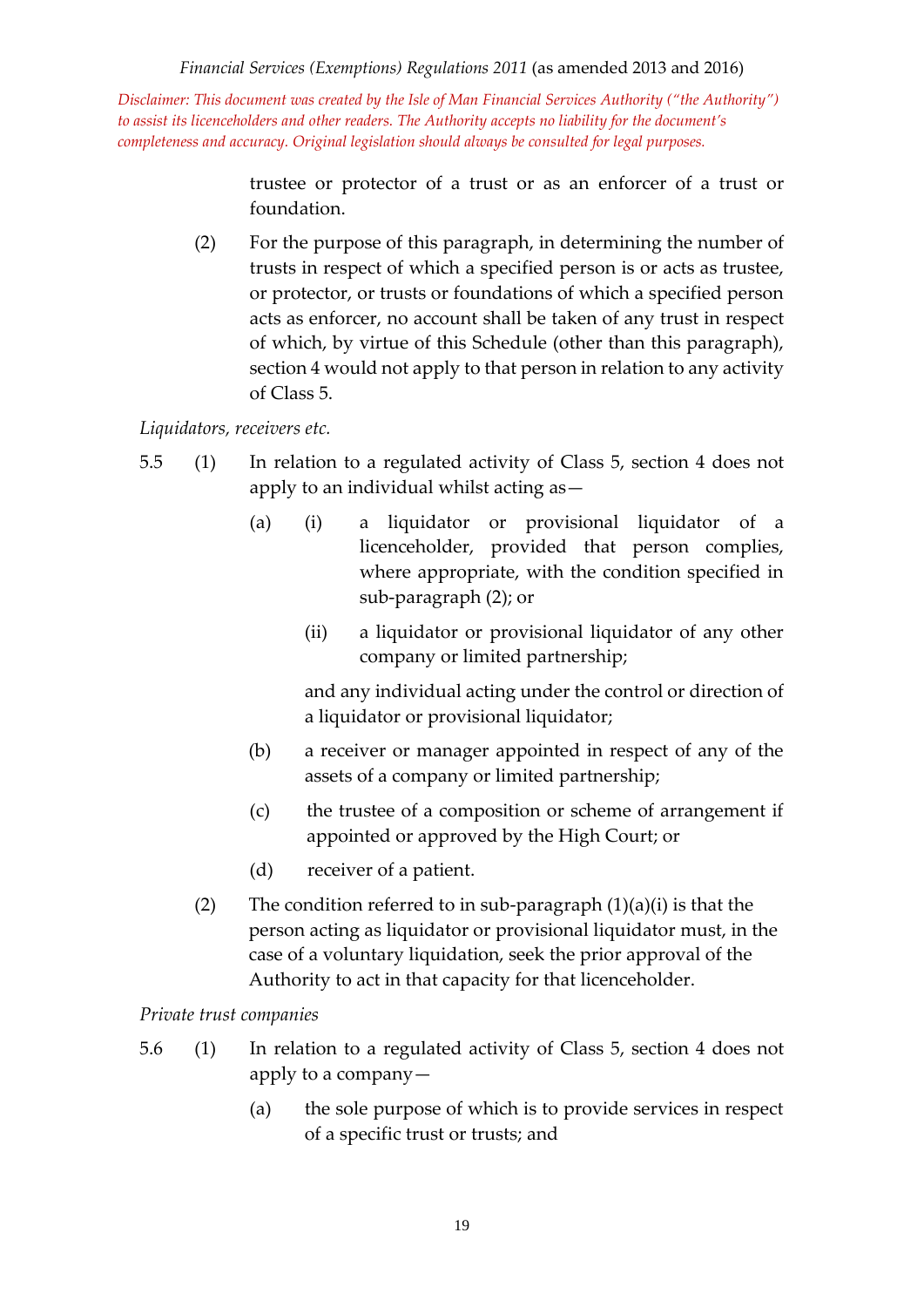> (b) which does not otherwise undertake or, directly or indirectly, hold itself out to the public as undertaking, any regulated activity of Class 5;

where —

- (i) the administration of the trust or trusts is carried out by a person licensed to do so, and
- (ii) that person has notified the Authority in writing of the name of the company.
- (2) Without prejudice to the generality of paragraph (1)(b), a company shall be treated for the purpose of paragraph (1) as holding itself out to the public as undertaking a regulated activity of Class 5 if it undertakes that activity in response to introductions from third parties (not being persons licensed to carry on a regulated activity of Class 5) who hold themselves out to the public (whether within or outside the Island) as—
	- (a) carrying on any regulated activity of Class 5; or
	- (b) arranging for any such activity to be undertaken by others.

# *Personal representatives etc.*

5.7 In relation to a regulated activity of Class 5, section 4 does not apply to an individual whilst acting in his capacity as personal representative or as trustee (including as trustee for sale), if the activity is wholly incidental to, or for the sole purpose of facilitating, the winding up of the estate of a deceased person.

# *Administration for licenceholder*

5.8 In relation to a regulated activity falling within paragraph (2) of class 5, section 4 does not apply to a person who carries on the activity on behalf of, and under the direction of, a person licensed to carry on that activity.

*Testamentary trusts*

- 5.9 (1) In relation to a regulated activity of Class 5, section 4 does not apply to a specified person where—
	- (a) the activity is carried on in respect of a trust created by or arising under the will of a deceased person;
	- (b) the trust is governed by the law of the Island;
	- (c) the testator was resident or domiciled in the Island at his death;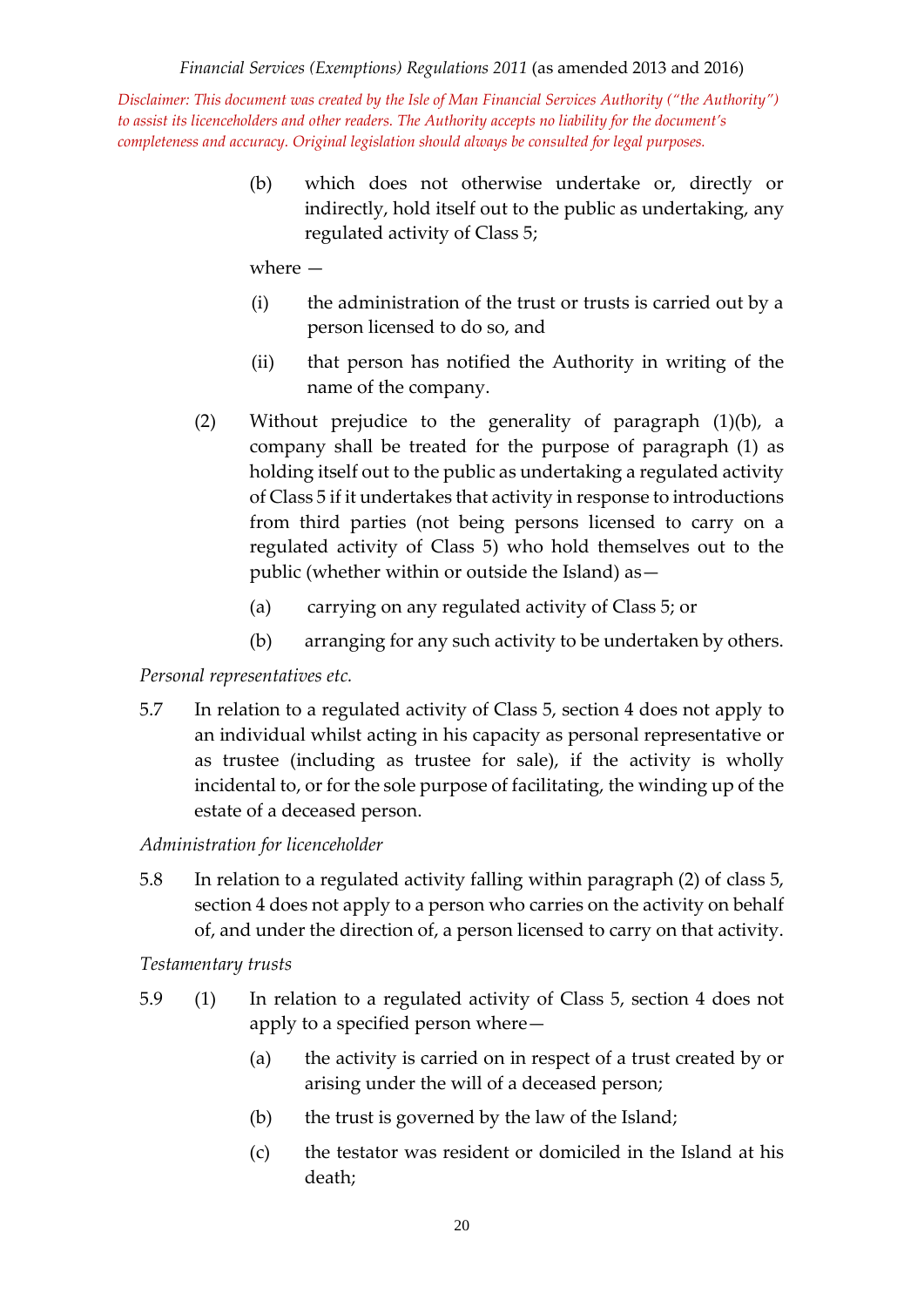- (d) the activity is ancillary to a professional activity undertaken by the specified person in his professional capacity.
- (2) In relation to a regulated activity of Class 5, section 4 does not apply to a specified person where—
	- (a) the activity is carried on in respect of a trust created in the lifetime of the settlor;
	- (b) the funds of the trust consist only of funds settled or provided —
		- (i) by the settlor when the trust was created; or
		- (ii) subsequently under the will of the settlor or his spouse;

and any income or gain arising from those funds;

- (c) the settlor was resident or domiciled in the Island when the trust is created;
- (d) where (b)(ii) applies, the settlor or spouse was resident or domiciled in the Island at the date of death; and
- (e) the activity is ancillary to a professional activity undertaken by the specified person in a professional capacity.

## *Small domestic trusts*

- 5.10 In relation to a regulated activity of Class 5, section 4 does not apply to a specified person where—
	- (a) at the time the trust was created, the settlor was resident or domiciled in the Island;
	- (b) no funds have been settled or provided to the trust other than those settled or provided by the settlor or his spouse when the trust was created; and
	- (c) at the time the activity is undertaken, the gross assets of the trust do not exceed £5,000.

## *Statutory corporations*

- 5.11 In relation to regulated activity of Class 5, section 4 does not apply to—
	- (a) a Department,
	- (b) a Statutory Board, or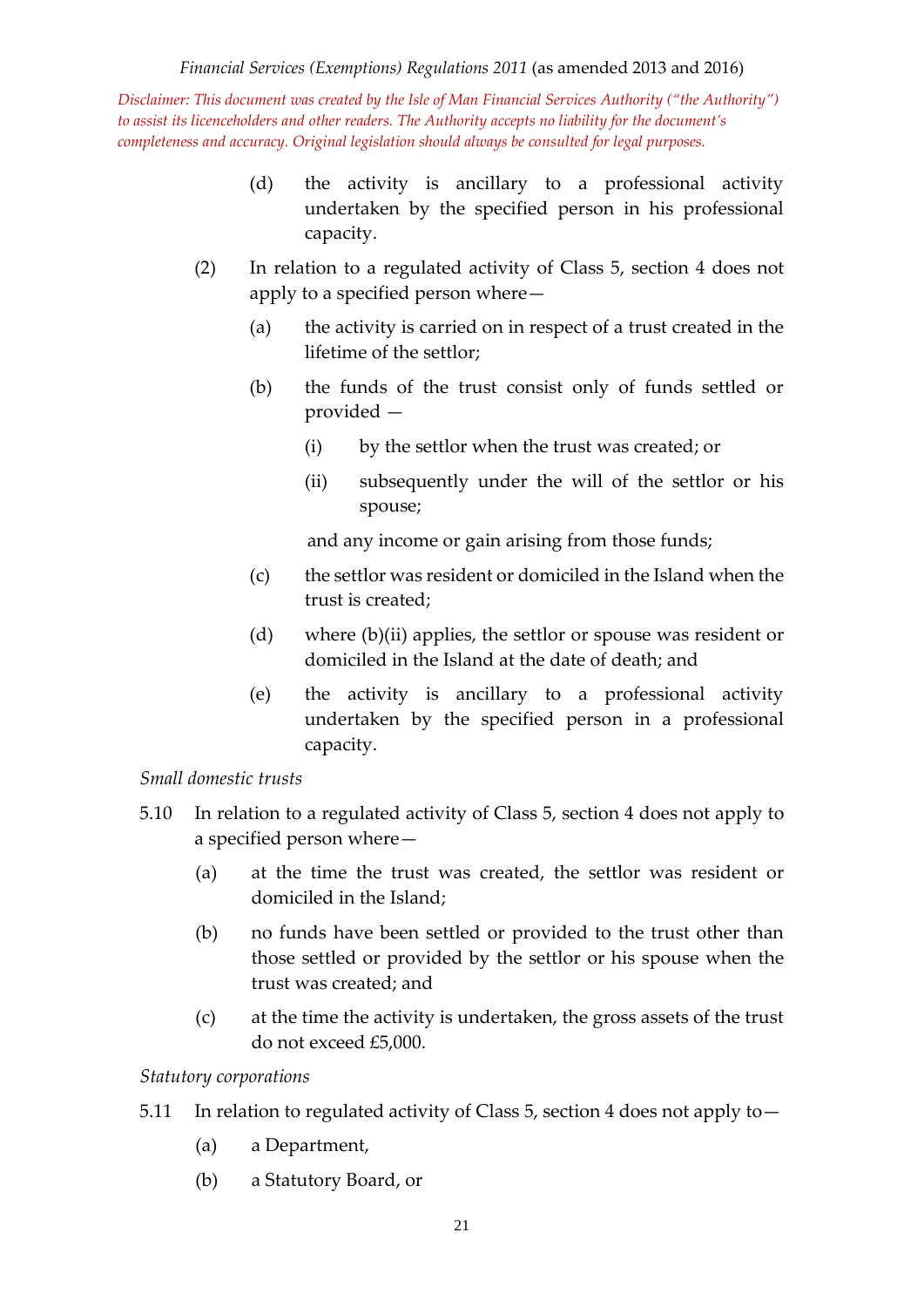*Disclaimer: This document was created by the Isle of Man Financial Services Authority ("the Authority") to assist its licenceholders and other readers. The Authority accepts no liability for the document's completeness and accuracy. Original legislation should always be consulted for legal purposes.*

(c) a local authority or joint board.

# **CLASS 6 – CROWDFUNDING PLATFORMS**

## **CLASS 7 – MANAGEMENT OR ADMINSTRATION SERVICES**

*Liquidators, receivers etc*.

- 7.1 (1) In relation to a regulated activity of Class 7, section 4 does not apply to—
	- (a) an individual whilst acting in the capacity of liquidator or provisional liquidator of a licenceholder, provided that person complies, where appropriate, with the condition specified in sub-paragraph (2); and
	- (b) any individual acting under the control or direction of a liquidator or provisional liquidator.
	- (2) The condition referred to in sub-paragraph  $(1)(a)$  is that the person acting as liquidator or provisional liquidator must, in the case of a voluntary liquidation, seek the prior approval of the Authority to act in that capacity for that licenceholder.

#### *Court appointed managers*

7.2 In relation to a regulated activity of Class 7, section 4 does not apply to a manager appointed by the High Court to manage the affairs of a person, in so far as those affairs relate to the carrying on of a regulated activity.

## **CLASS 8 — MONEY TRANSMISSION SERVICES**

*De minimis activities*

- 8.1 (1) In relation to a regulated activity of Class 8, section 4 does not apply to a person where—
	- (a) that person notifies the Authority in writing that he carries on, or intends to carry on, that activity; and
	- (b) the turnover of that activity, or where that activity is part of a business comprising other activities, the turnover from that part only, at the end of any month was equal to or less than £50,000 in the preceding 12 months.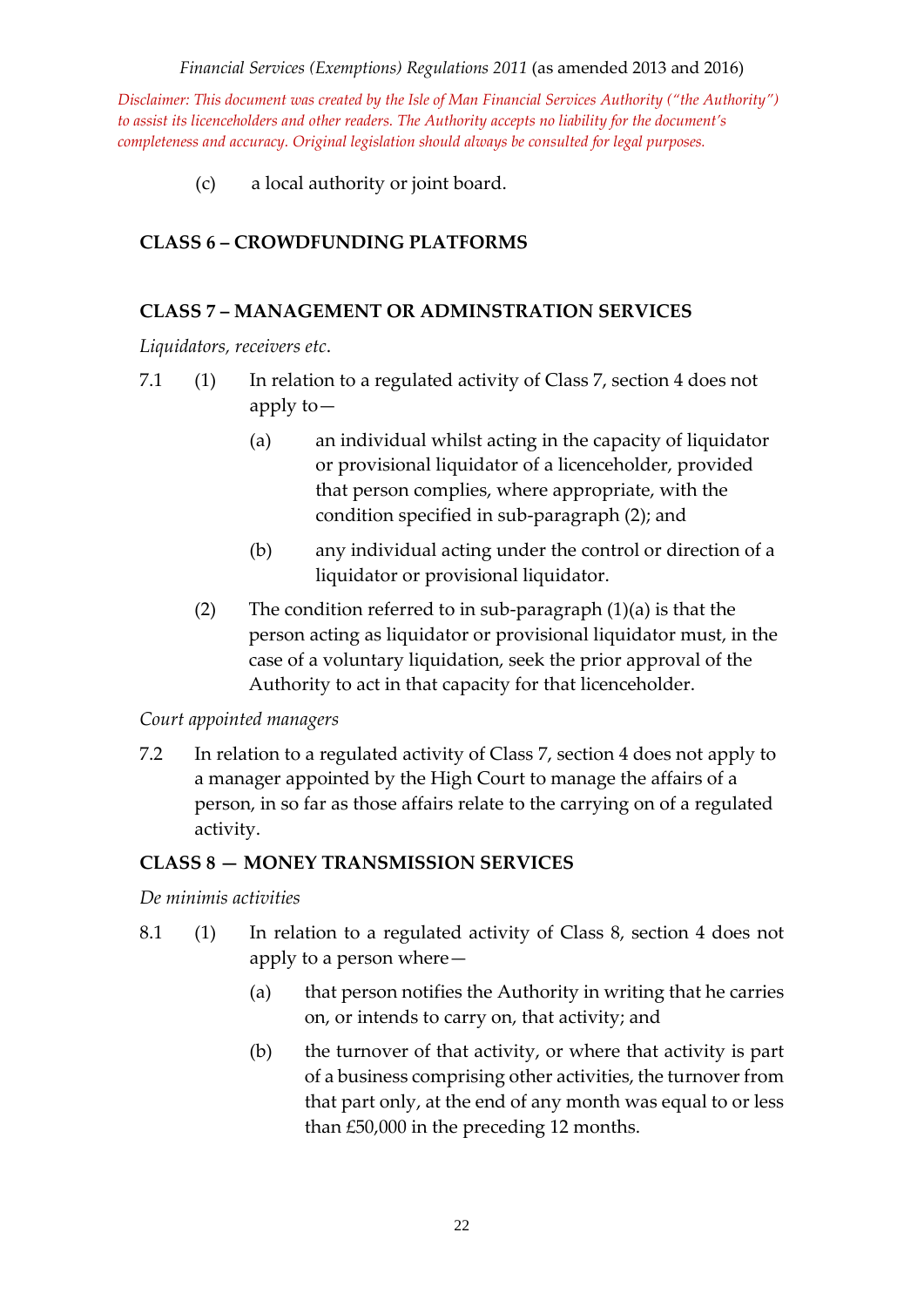- (2) In relation to a regulated activity of Class 8, section 4 does not apply to a person—
	- (a) to whom section 4 previously did not apply by virtue of sub-paragraph (1), and
	- (b) who, before the relevant date, applied to the Authority for a licence under the Act to carry on that activity,

until application is granted or refused.

(3) In this paragraph—

"the relevant date" means the date when the person in question knew, or ought reasonably to have known, that the turnover referred to in sub-paragraph (1)(b) exceeded £50,000;

"turnover" in relation to a service or activity falling within paragraph (2) of Class 8, means the cumulative total, during the 12 months in question, of all or any of the following—

- (a) foreign currency which the person, in the course of carrying on the business of a bureau de change, bought from, or sold to, customers of the bureau de change;
- (b) payment services provided and executed by the person in the course of carrying on the business of payment services either directly or as agent;
- (c) cheques cashed by the person in the course of providing cheque cashing services;

measured in sterling in accordance with generally accepted accounting principles;

"turnover" in relation to a service or activity falling within paragraph (4) of Class 8, means the cumulative total, during the 12 months in question, of all money converted to electronic money, measured in sterling in accordance with generally accepted accounting principles.

(4) For the purposes of sub-paragraph (3)(a), a calculation of turnover in relation to a bureau de change shall include, in relation to any transaction, the amount of money bought from a customer, or the amount of money sold to a customer, but not both.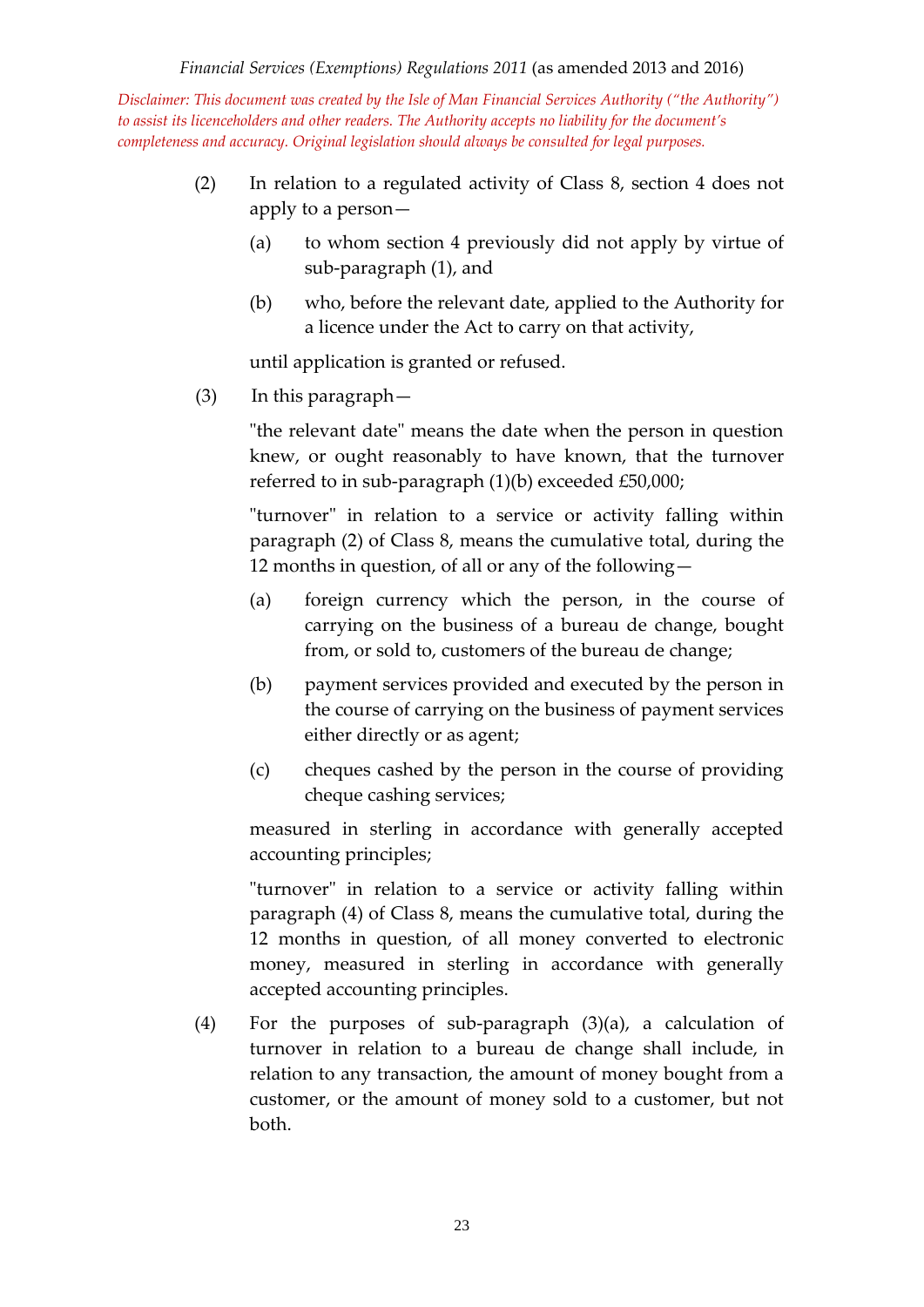*Disclaimer: This document was created by the Isle of Man Financial Services Authority ("the Authority") to assist its licenceholders and other readers. The Authority accepts no liability for the document's completeness and accuracy. Original legislation should always be consulted for legal purposes.*

#### *Transactions with overseas persons*

- 8.2 In relation to a service or activity falling within paragraph (2) of Class 8, section 4 does not apply to an overseas person where the service or activity is conducted by a permitted person as agent or representative for the overseas person, provided—
	- (a) the overseas person is authorised to conduct that service or activity off the Island by an overseas regulator;
	- (b) the overseas person does not establish a permanent place of business on the Island for the purpose of carrying on such service or activity; and
	- (c) the overseas person has notified the Authority of its and its agent's services or activities on the Island.

#### *Activities of certain persons*

- 8.3 In relation to a regulated activity of Class 8, section 4 does not apply to a person where the person is—
	- (a) licensed to carry on a regulated activity falling within Class  $1(1)$ or  $1(2)$ ; or
	- (b) the Isle of Man Post Office; or
	- (c) the National Savings and Investments (an executive agency of the Chancellor of the Exchequer of the United Kingdom); or
	- (d) the Isle of Man Treasury, the Bank of England, the European Central Bank and the national central banks of EEA States other than the United Kingdom; or
	- (e) Departments, Statutory Boards and local authorities.

## *Activities of certain agents*

8.3A In relation to a service or activity falling within paragraph (2) of Class 8, section 4 does not apply to a person where the person is the agent of a person licensed to carry on a regulated activity falling within Class 1(1) or 1(2) ("the principal"), where that service or activity is conducted for that principal.

#### *Liquidators, receivers etc*.

8.4 (1) In relation to a regulated activity of Class 8, section 4 does not apply to—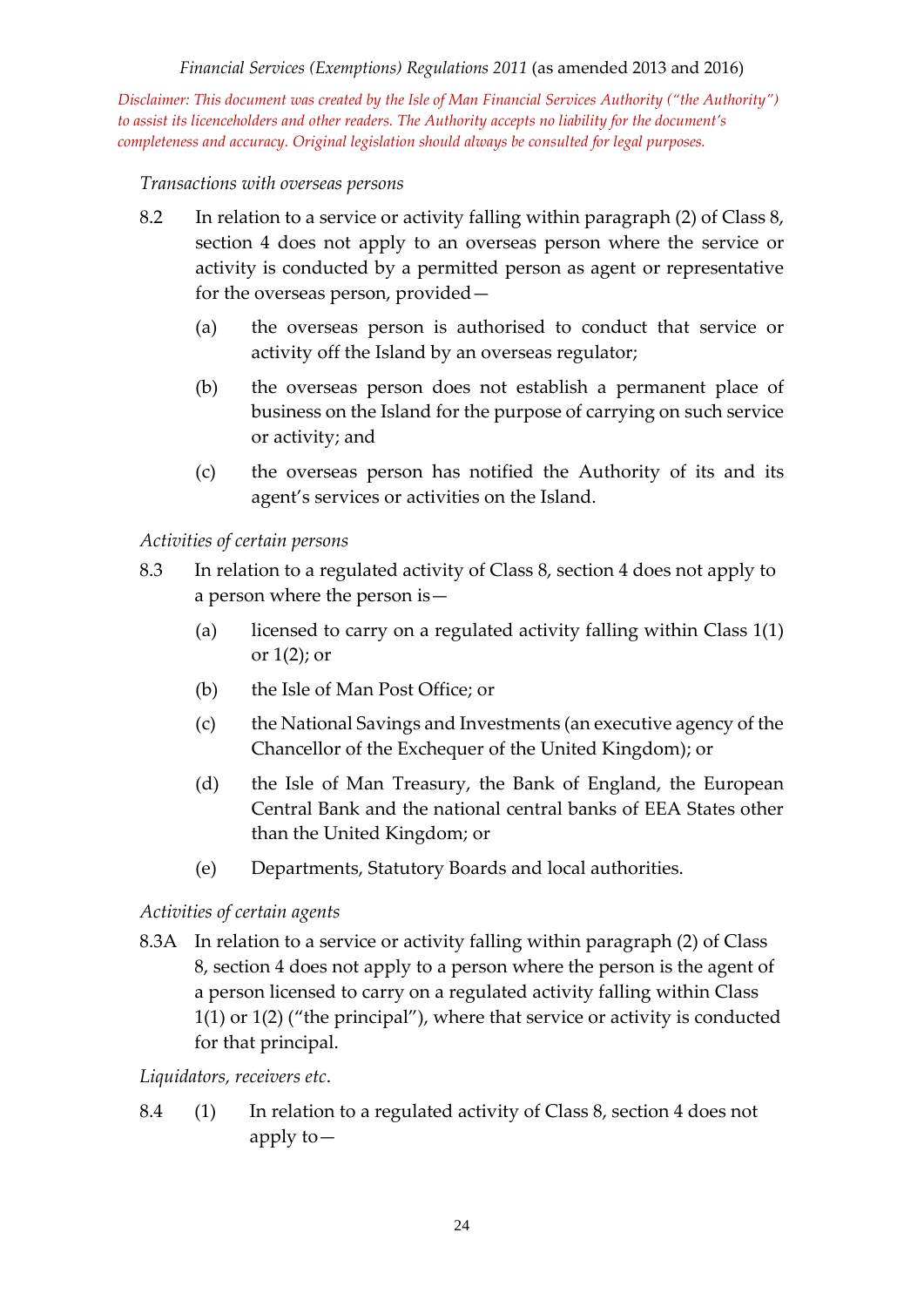- (a) an individual whilst acting in the capacity of liquidator or provisional liquidator of a licenceholder, provided that person complies, where appropriate, with the condition specified in sub-paragraph (2); and
- (b) any individual acting under the control or direction of a liquidator or provisional liquidator.
- (2) The condition referred to in sub-paragraph  $(1)(a)$  is that the person acting as liquidator or provisional liquidator must, in the case of a voluntary liquidation, seek the prior approval of the Authority to act in that capacity for that licenceholder.

## *Payment institutions – transitional arrangements*

- 8.5 (1) Subject to (2), in relation to a regulated activity falling within paragraph (2) of Class 8, section 4 does not apply where—
	- (a) any person was immediately before 1 January 2011 carrying on that regulated activity;
	- (b) the carrying on of that activity did not require a licence; and
	- (c) that person has applied for a licence to carry on that activity before 31 March 2011.
	- (2) The exemption in (1) will apply only until
		- (a) the end of the period within which an appeal can be brought under section 32 of the Act against the decision on the application, or
		- (b) where an appeal is brought, the determination or withdrawal of the appeal.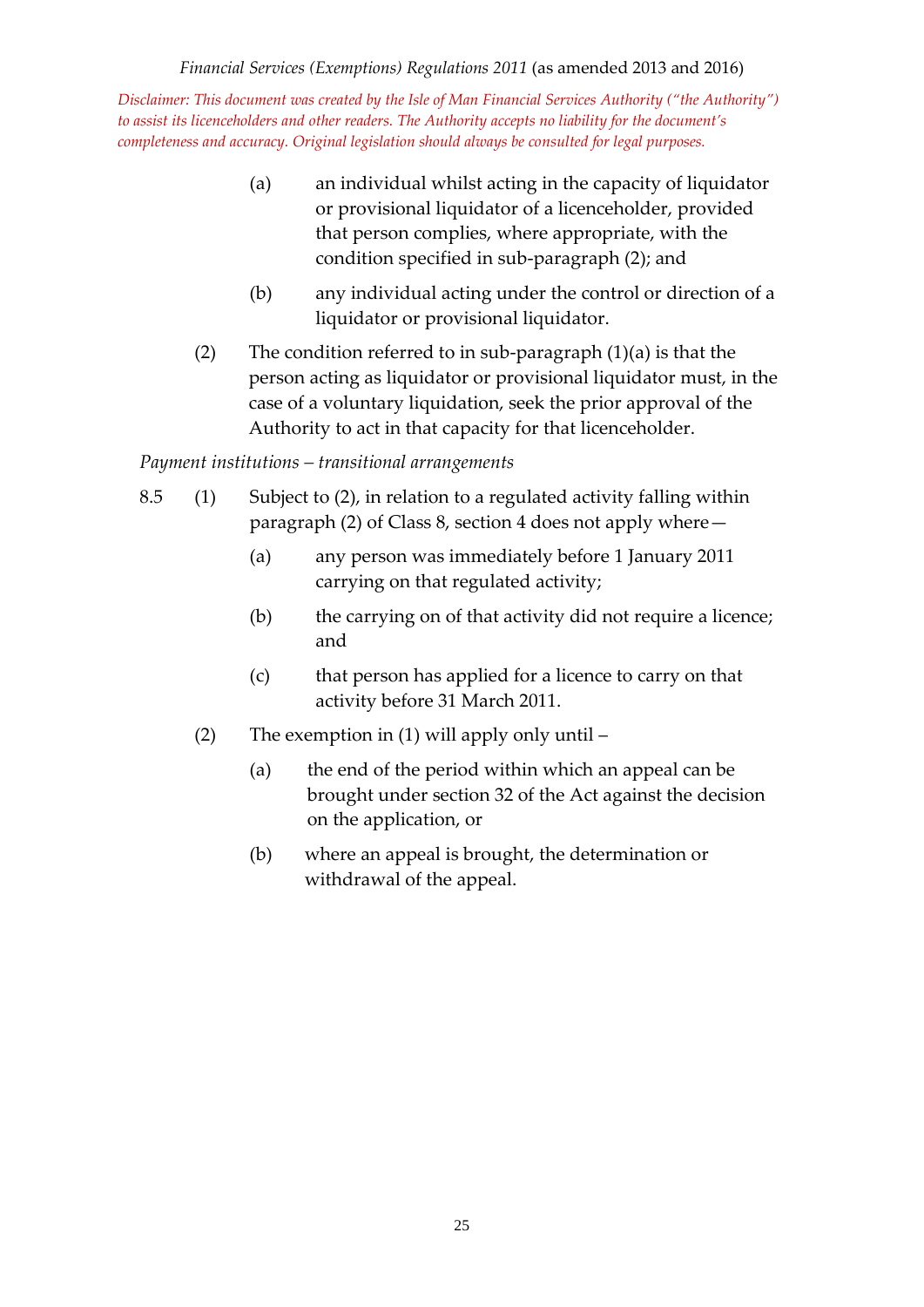*Disclaimer: This document was created by the Isle of Man Financial Services Authority ("the Authority") to assist its licenceholders and other readers. The Authority accepts no liability for the document's completeness and accuracy. Original legislation should always be consulted for legal purposes.*

Regulation 5.

#### **SCHEDULE 2**

#### **USE OF EQUIPMENT ON THE ISLAND**

#### *Exemption*

- 1. Section 4 does not apply to any person who utilises equipment where that person is—
	- (a) a permitted person; or
	- (b) a person regulated by another regulator either in the Island or elsewhere ("the regulator"),

so long as the conditions specified in paragraph 2 are satisfied.

#### *Conditions*

- 2. The conditions referred to in paragraph 1 are as follows—
	- (a) the Authority has been notified of the presence of the equipment on the Island;
	- (b) the person must not establish a permanent place of business on the Island for the purpose of carrying on a regulated activity;
	- (c) the only regulated activity carried on in the Island is to utilise the equipment to conduct a regulated activity;
	- (d) the person must not hold themselves out as carrying on a regulated activity in or from the Island; and
	- (e) in the case of paragraph 1(b), the regulator has been made aware of the utilisation of the equipment on the Island.

#### *Interpretation*

3. For the purposes of this Schedule**,** "equipment" means computer apparatus located in the Island which is used to transact any regulated activity either for temporary business continuity purposes or otherwise.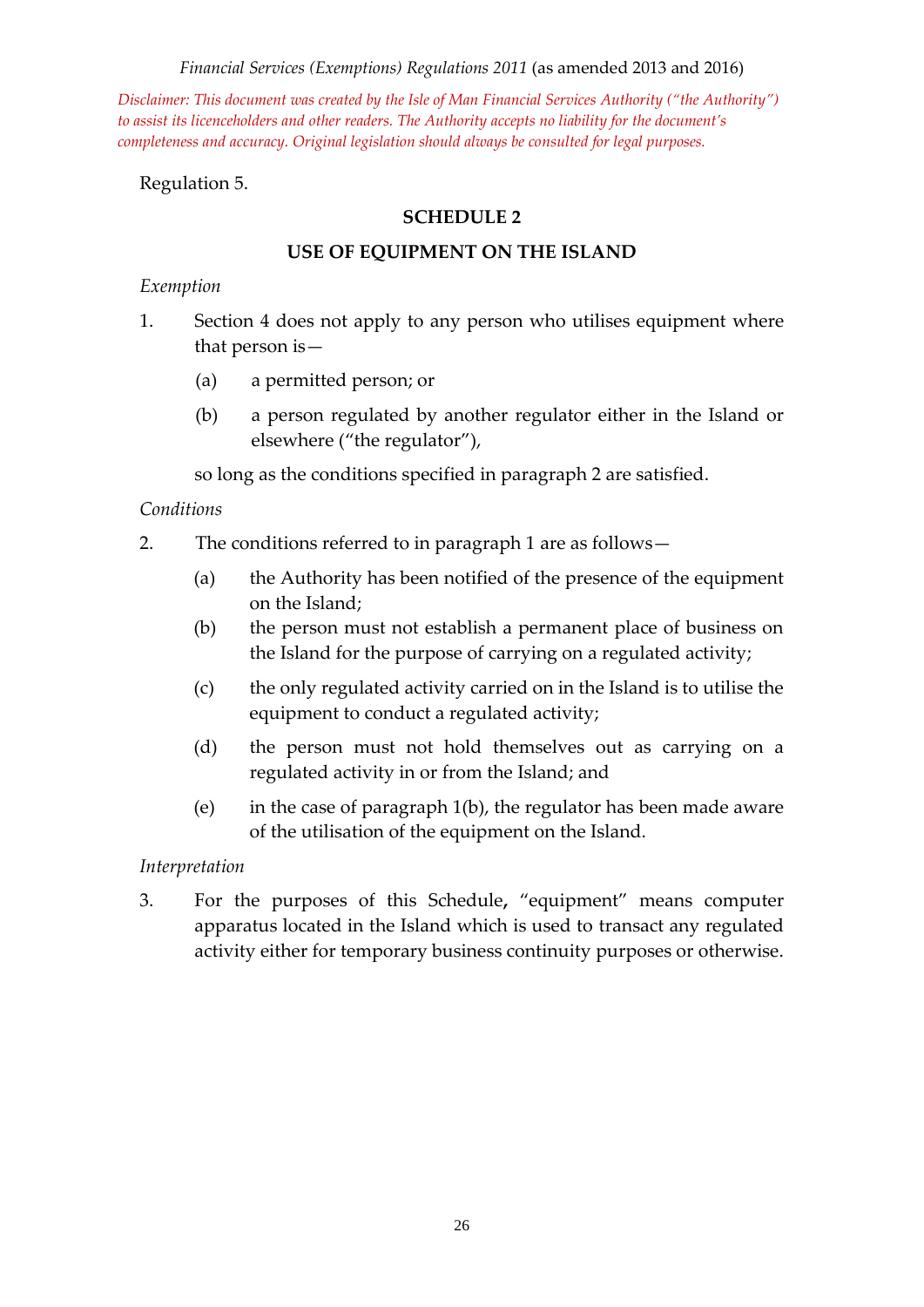*Disclaimer: This document was created by the Isle of Man Financial Services Authority ("the Authority") to assist its licenceholders and other readers. The Authority accepts no liability for the document's completeness and accuracy. Original legislation should always be consulted for legal purposes.*

Regulation 3.

#### **SCHEDULE 3**

| Expression                                 | Definition                                                                                                                                                                   |  |  |
|--------------------------------------------|------------------------------------------------------------------------------------------------------------------------------------------------------------------------------|--|--|
| The Authority                              | Means the Isle of Man Financial Services Authority;                                                                                                                          |  |  |
| company                                    | includes any body corporate, whether constituted<br>under the law of the Island or elsewhere;                                                                                |  |  |
| composition or<br>scheme of<br>arrangement | includes a deed of arrangement within the meaning<br>of section 78 of the Bankruptcy Code 1892 <sup>4</sup> ;                                                                |  |  |
| director                                   | has the same meaning as in the Act but also includes                                                                                                                         |  |  |
|                                            | an alternate director; and<br>(i)<br>in relation to a limited partnership which has<br>(ii)<br>elected to have legal personality, an<br>individual who is a general partner; |  |  |
| electronic money                           | has the same meaning as in the Order;                                                                                                                                        |  |  |
| Group                                      | has the same meaning as in the Act;                                                                                                                                          |  |  |
| joint board                                | has the same meaning as in the Local Government<br>Act 1985 <sup>5</sup> ;                                                                                                   |  |  |
| licenceholder                              | means the holder of a licence issued under section 7<br>of the Act;                                                                                                          |  |  |
| licensed                                   | means licensed under section 7 of the Act;                                                                                                                                   |  |  |
| nominee company                            | means a company whose sole activity is to hold as<br>nominee or bare trustee monies or investments<br>beneficially owned by other persons;                                   |  |  |
| overseas person                            | has the same meaning as in the Order;                                                                                                                                        |  |  |
| payment institution                        | has the same meaning as in the Order;                                                                                                                                        |  |  |
| payment services                           | has the same meaning as in the Order;                                                                                                                                        |  |  |

# **INTERPRETATION**

<sup>4</sup> V1 p.312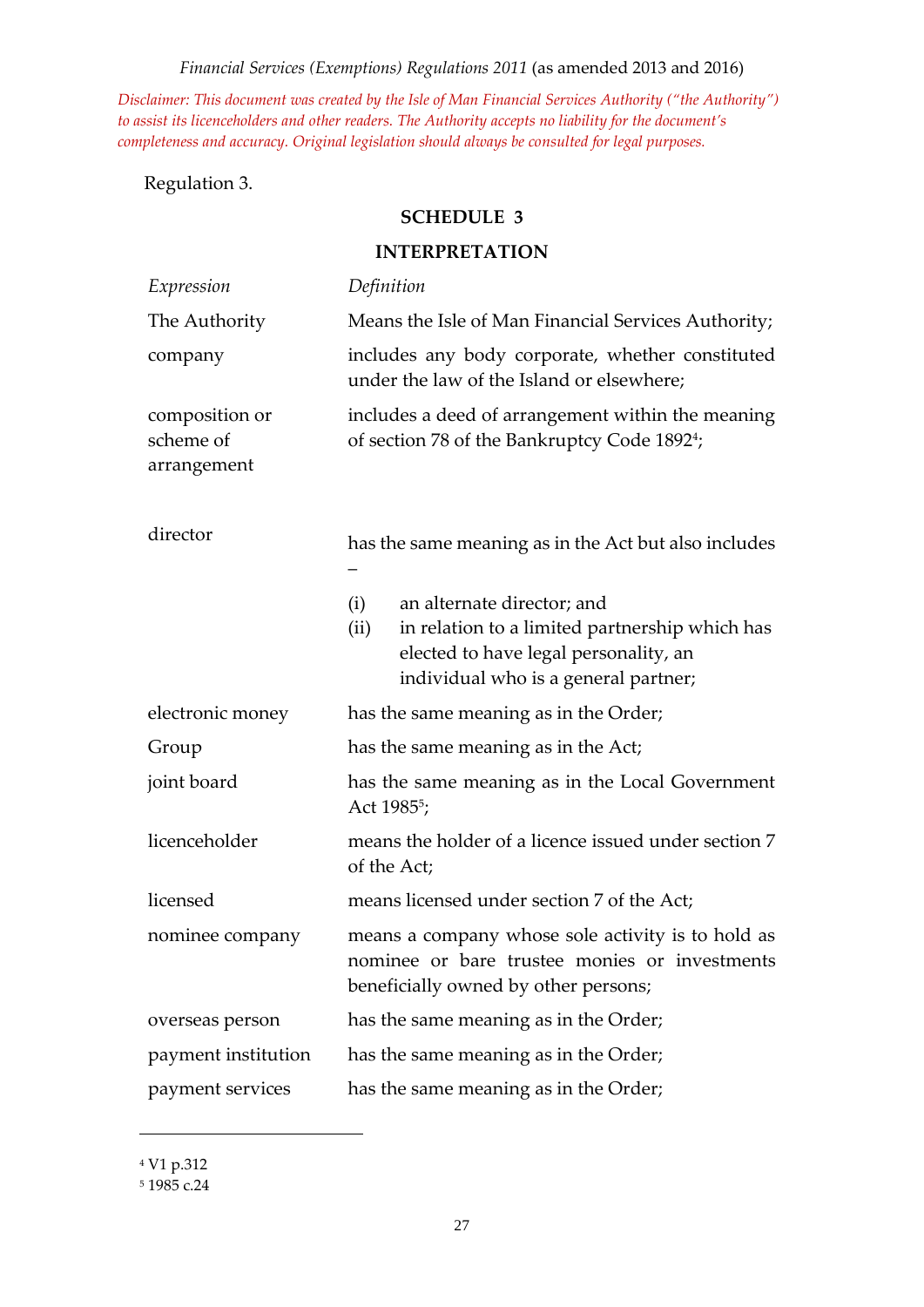*Disclaimer: This document was created by the Isle of Man Financial Services Authority ("the Authority") to assist its licenceholders and other readers. The Authority accepts no liability for the document's completeness and accuracy. Original legislation should always be consulted for legal purposes.*

| person                           | includes any body of persons, whether incorporated<br>or unincorporated, as well as an individual;                                                                                                                                                                         |                                                                                                                                                                     |  |
|----------------------------------|----------------------------------------------------------------------------------------------------------------------------------------------------------------------------------------------------------------------------------------------------------------------------|---------------------------------------------------------------------------------------------------------------------------------------------------------------------|--|
| receiver of a patient            | means a receiver of a patient appointed, or treated as<br>if appointed, under Part 7 of the Mental Health Act<br>1998 <sup>6</sup> , and includes a person acting by the authority<br>of a judge of the High Court or the Attorney General<br>pursuant to the said Part 7; |                                                                                                                                                                     |  |
| registered legal<br>practitioner | means a person who is entered in the register<br>maintained under<br>the<br>Legal<br>Practitioners<br>Registration Act 1986;7                                                                                                                                              |                                                                                                                                                                     |  |
| regulator                        | means a person (whether or not a public authority)<br>whose functions are or include the regulation in a<br>country or territory outside the Island of activities<br>which would be regulated activities if they were<br>carried on in or from the Island;                 |                                                                                                                                                                     |  |
| regulated entity                 | means a company which is -                                                                                                                                                                                                                                                 |                                                                                                                                                                     |  |
|                                  | (a)<br>(b)                                                                                                                                                                                                                                                                 | licensed under the Act;<br>authorised under section 8 of the Insurance<br>Act 2008;                                                                                 |  |
|                                  | (c)                                                                                                                                                                                                                                                                        | the holder of a permit issued under section<br>22 of the Insurance Act 2008;                                                                                        |  |
|                                  | (d)                                                                                                                                                                                                                                                                        | registered under section 25 of<br>the<br>Insurance Act 2008;                                                                                                        |  |
|                                  | (e)                                                                                                                                                                                                                                                                        | registered under section 36(1) of the<br>Retirement Benefits Schemes Act 2000;                                                                                      |  |
|                                  | (f)                                                                                                                                                                                                                                                                        | a trustee of a retirement benefits scheme<br>registered as authorised<br>that<br>is<br><b>or</b><br>recognised under the Retirement Benfits<br>Schemes Act 2000; or |  |
|                                  | (g)                                                                                                                                                                                                                                                                        | the Gambling Supervision Commission;                                                                                                                                |  |
| the Rule Book                    | means the rules, or any part of the rules, made by the<br>Authority under section 18 of the Act;                                                                                                                                                                           |                                                                                                                                                                     |  |
| specified person                 | means a person who-                                                                                                                                                                                                                                                        |                                                                                                                                                                     |  |
|                                  | (a)                                                                                                                                                                                                                                                                        | is an advocate or firm of advocates; or                                                                                                                             |  |

<sup>6</sup> 1998 c.3

<sup>7</sup> 1986 c.13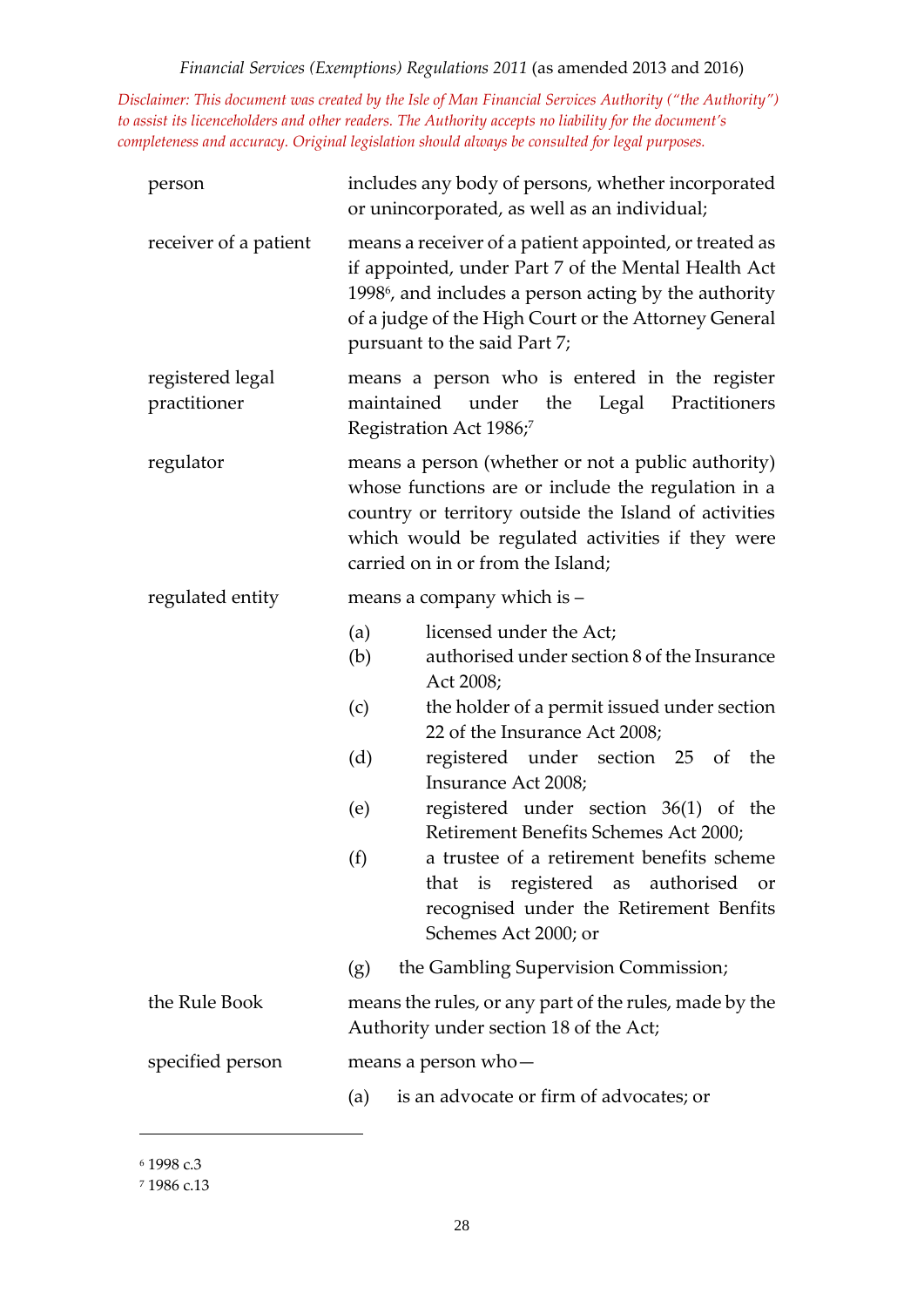*Disclaimer: This document was created by the Isle of Man Financial Services Authority ("the Authority") to assist its licenceholders and other readers. The Authority accepts no liability for the document's completeness and accuracy. Original legislation should always be consulted for legal purposes.*

- (b) is a registered legal practitioner or a firm of registered legal practitioners;
- (c) is a member of one of the following bodies—
	- (i) the Institute of Chartered Accountants in England and Wales;
	- (ii) the Institute of Chartered Accountants of Scotland;
	- (iii) the Institute of Chartered Accountants in Ireland; or
	- (iv) the Association of Chartered Certified Accountants.
- trustee in bankruptcy means a trustee appointed under section 7(1) of the Bankruptcy Code 1892, and includes an official trustee nominated to act as trustee under that section.